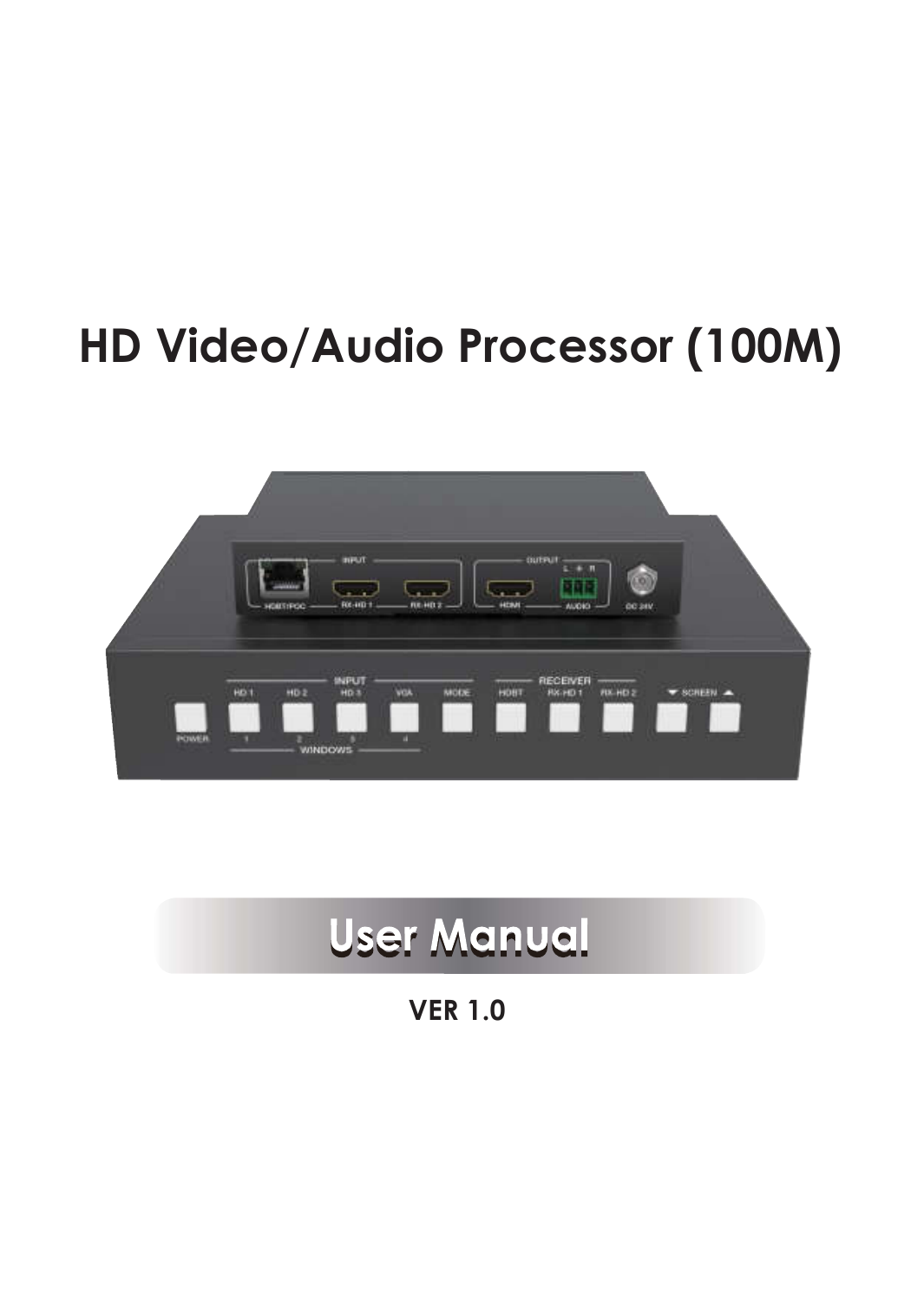### Thank you for purchasing this product

For optimum performance and safety, please read these instructions carefully before connecting, operating or adjusting this product. Please keep this manual for future reference.

### Surge protection device recommended

This product contains sensitive electrical components that may be damaged by electrical spikes, surges, electric shock, lighting strikes, etc. Use of surge protection systems is highly recommended in order to protect and extend the life of your equipment.

### Table of Contents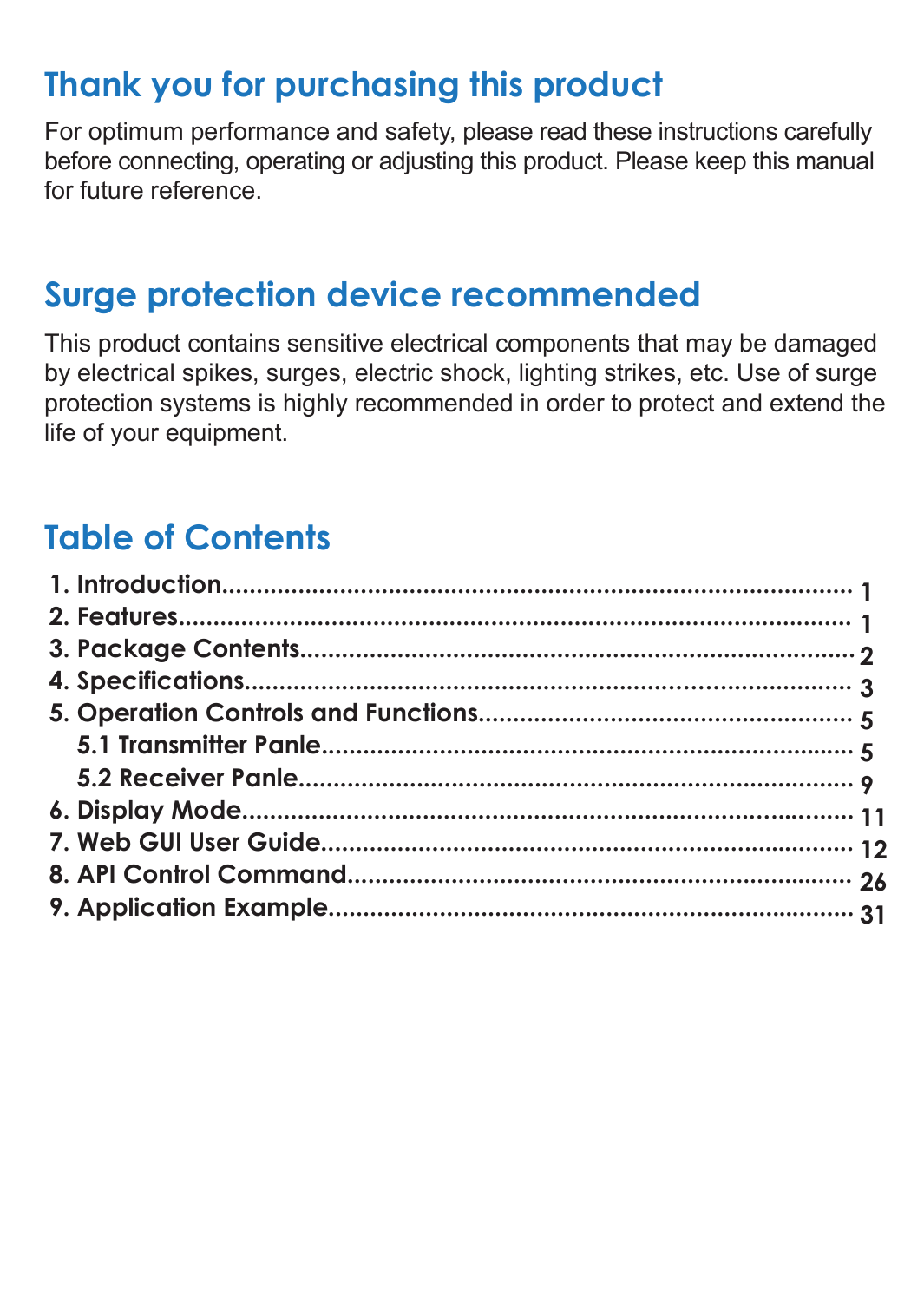## 1. Introduction

HD Video/Audio Processor is a product that solves high-definition video / audio signal transmission, switch and control with integration operation. This product can switch any of these six HDMI sources to one HDMI display, and supports four sorts switch mode. It can extend HDMI / VGA HD signal, USB, network and IR control signal up to 100 meters / 329ft distances via a single CAT 5e/6 cable between transmitter and receiver, and realizes zero latency and uncompression long distance transmission from source to display device. The HDMI and VGA video resolution is up to 4K2K@30Hz and 1920×1200 @60Hz separately.

This product has flexible combination, high compatibility, good scalability. It adopts integrated design that supports HD video / audio signal input, control, transmission and system management. The product is used more convenient than others product because it can control related peripherals equipment synchronously such as display terminal switch, projector curtain, etc. to improve conference or work efficiency. The product supports front panel buttons, RS-232 and Web GUI control.

### 2. Features

- $\frac{1}{2}$  HDMI 1.4, HDCP 1.4 compliant
- $\frac{1}{2}$  Transmitter supports 3 HDMI inputs, 1 VGA input and with 1 analog audio input
- $*$  Receiver supports additional 2 HDMI inputs
- $\frac{1}{x}$  Supports HDMI video resolution up to 4K2K@30Hz 4:4:4 and VGA video resolution up to 1920×1200@60Hz
- $*$  Supports signal input with seamless switch
- $\%$  Supports 4 sorts switch mode including Full-screen, Side-by-side and Quad-view mode
- $*$  Supports signal input automatic recognition, zero latency, uncompression
- $\%$  Supports smart EDID management, satisfied automatically the best match from source to display device
- $\%$  Supports HDBaseT 2.0 transmission technology, the audio / video signal extend distance up to 100 meters / 328ft via CAT 5e/6 cable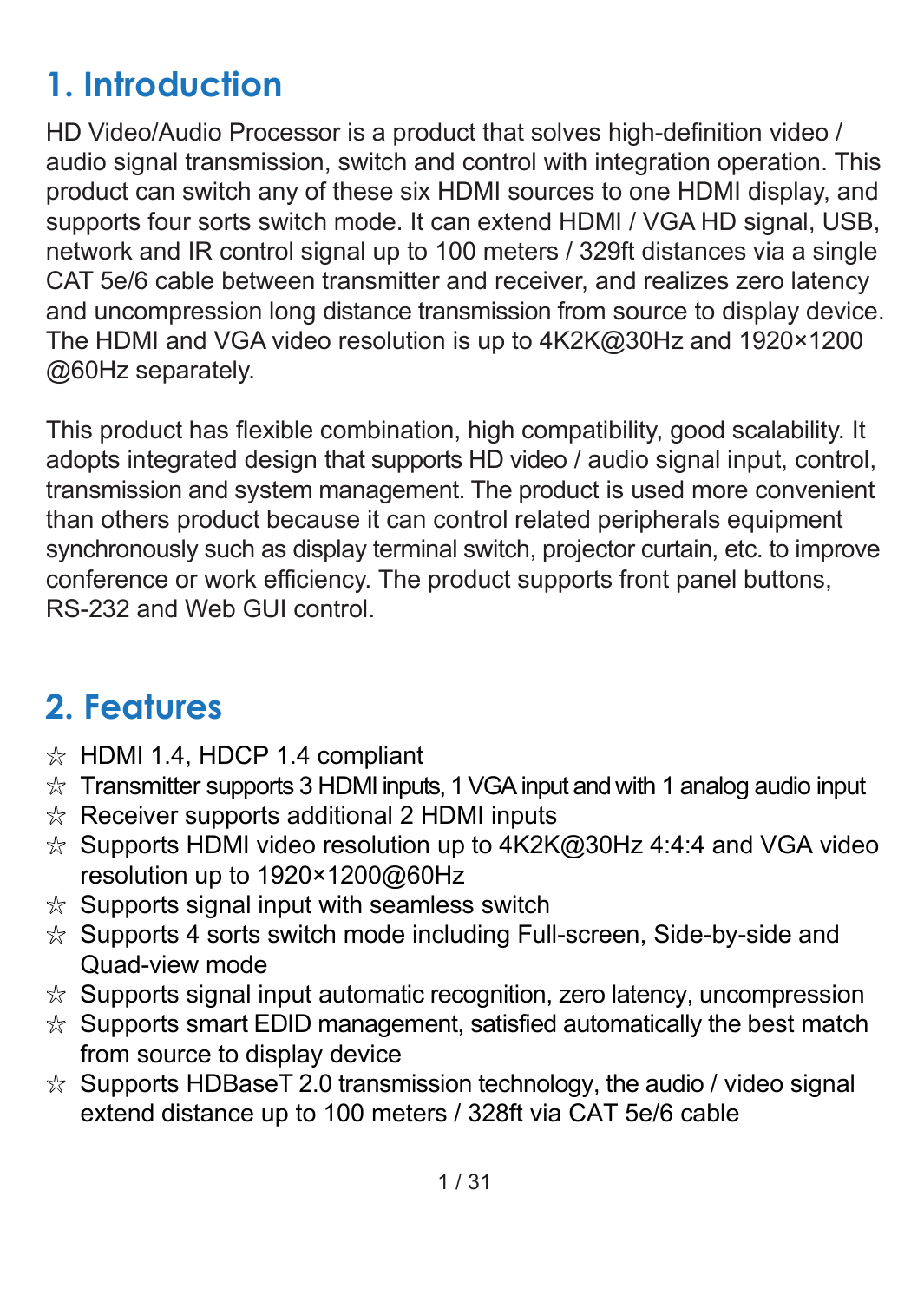- $\%$  Supports USB2.0 bi-directional transmission function, it can connect USB device such as smart whiteboard, touch-screen, camera, etc.
- $*$  Supports network access function
- $\%$  Supports multiple control ways such as CEC, RS-232/IP, IR, Relay, etc.
- $\%$  Supports standby automatically and wakening function for video conference system and the others control device
- ☆ Supports Web GUI control
- $\mathcal{R}$  Supports PoC (Power over Cable) function, it means that either transmitter or receiver is powered supply by 24V/1A power adapter, the other doesn't need power supply
- $\&$  Control is via front panel buttons, RS-232 and LAN port

### 3. Package Contents

- 1× HD Video / Audio Processor (Transmitter)
- 1× HD Video / Audio Processor (Receiver)
- 1× 24V/1.5A DC Power Adapter
- 1× IR Blaster cable (1.5 meters)
- 2× 20~60KHz IR Receiver cable (1.5 meters)
- 2× Mounting Ears (Receiver)
- $(7)$  2× Mounting Ears (Transmitter)
- 1× User Manual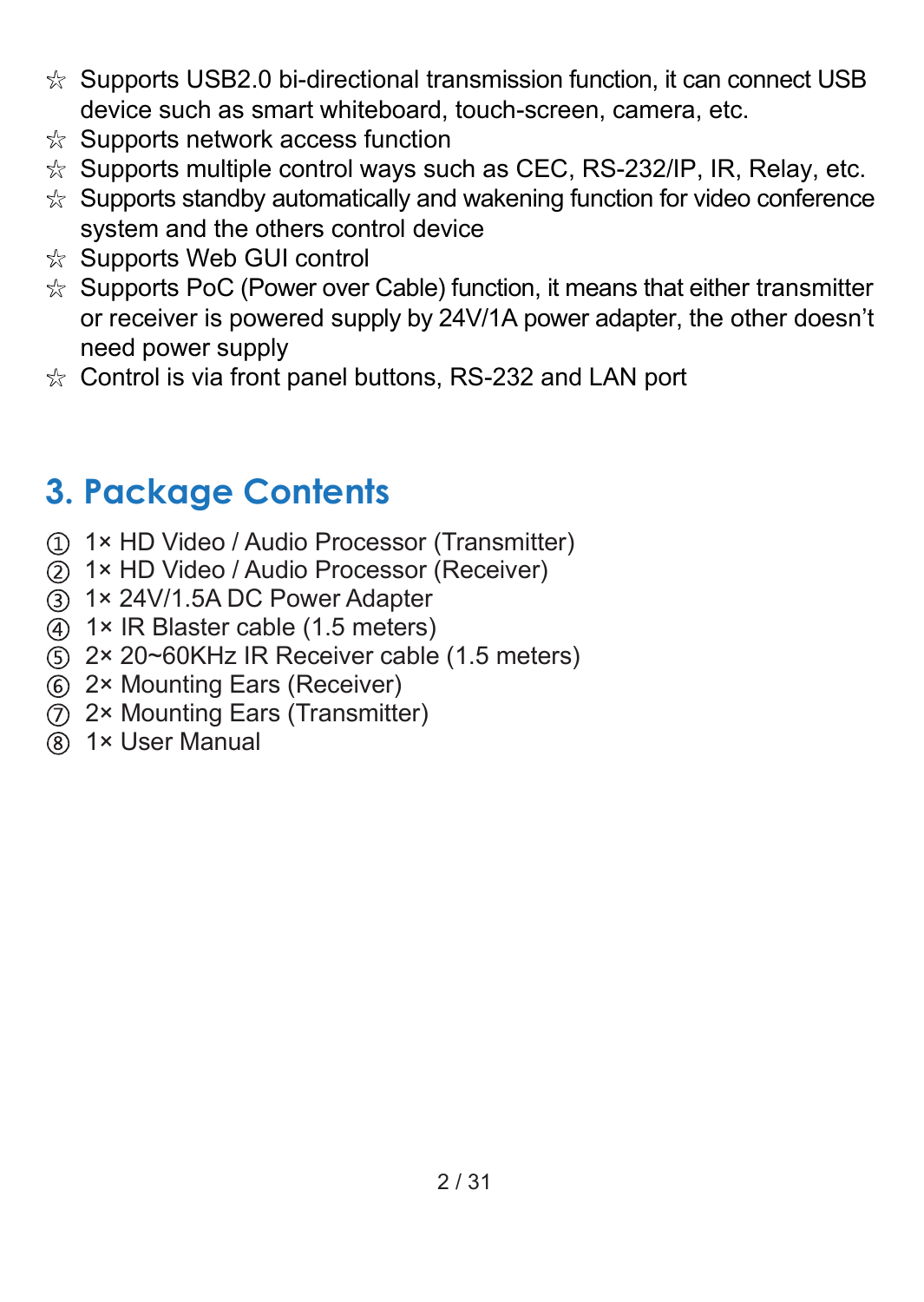# 4. Specifications

| Technical                   |                                                                                                                                                                                                                                                                                                                                                                                                                                                |
|-----------------------------|------------------------------------------------------------------------------------------------------------------------------------------------------------------------------------------------------------------------------------------------------------------------------------------------------------------------------------------------------------------------------------------------------------------------------------------------|
| <b>HDMI Compliance</b>      | <b>HDMI 1.4</b>                                                                                                                                                                                                                                                                                                                                                                                                                                |
| <b>HDCP Compliance</b>      | HDCP 1.4                                                                                                                                                                                                                                                                                                                                                                                                                                       |
| Video Bandwidth             | 297MHz (10.2Gbps)                                                                                                                                                                                                                                                                                                                                                                                                                              |
| Color Space                 | RGB, YCbCr 4:4:4, YCbCr 4:2:2                                                                                                                                                                                                                                                                                                                                                                                                                  |
| Color Depth                 | 8-bit, 10-bit, 12-bit                                                                                                                                                                                                                                                                                                                                                                                                                          |
| Video Input Resolution      | HDMI: Up to 4K2K@30Hz (4:4:4)                                                                                                                                                                                                                                                                                                                                                                                                                  |
|                             | VGA: 640x480@60Hz~1920x1200@60Hz                                                                                                                                                                                                                                                                                                                                                                                                               |
| Video Out put<br>Resolution | HDMI / HDBT: 3840x2160@30, 1920x1200@60, 1920x<br>1080@60,1280x720@60,1280x800@60,1360x768@60,<br>1024x768@60, 1680x1050@60, Auto;                                                                                                                                                                                                                                                                                                             |
| Audio Format                | PCM2.0, 44.1kHz, 48kHz(24-bit)                                                                                                                                                                                                                                                                                                                                                                                                                 |
| <b>ESD Protection</b>       | Human-body Model:<br>±8kV (Air-gap discharge), ±4kV (Contact discharge)                                                                                                                                                                                                                                                                                                                                                                        |
| <b>Connections</b>          |                                                                                                                                                                                                                                                                                                                                                                                                                                                |
| Transmitter                 | Input:<br>3 x HDMI [Type A, 19-pin female]<br>1 x VGA [DE15 female]<br>1 x Audio [3.5mm mini-Jack]<br>2 x USB [Type A, 4-pin female]<br>Output: 1 x HDMI [Type A, 19-pin female]<br>1 x HD BaseT [RJ45 shielded]<br>1 x Audio [3-pin phoenix]<br>1 x USB [Type B, 4-pin female]<br>Control: 2 x LAN [RJ45 shielded]<br>2 x RS-232 [3-pin phoenix]<br>1 x RS-232 [RJ45 shielded]<br>1 x IR in [3.5mm mini-Jack]<br>1 x IR out [3.5mm mini-Jack] |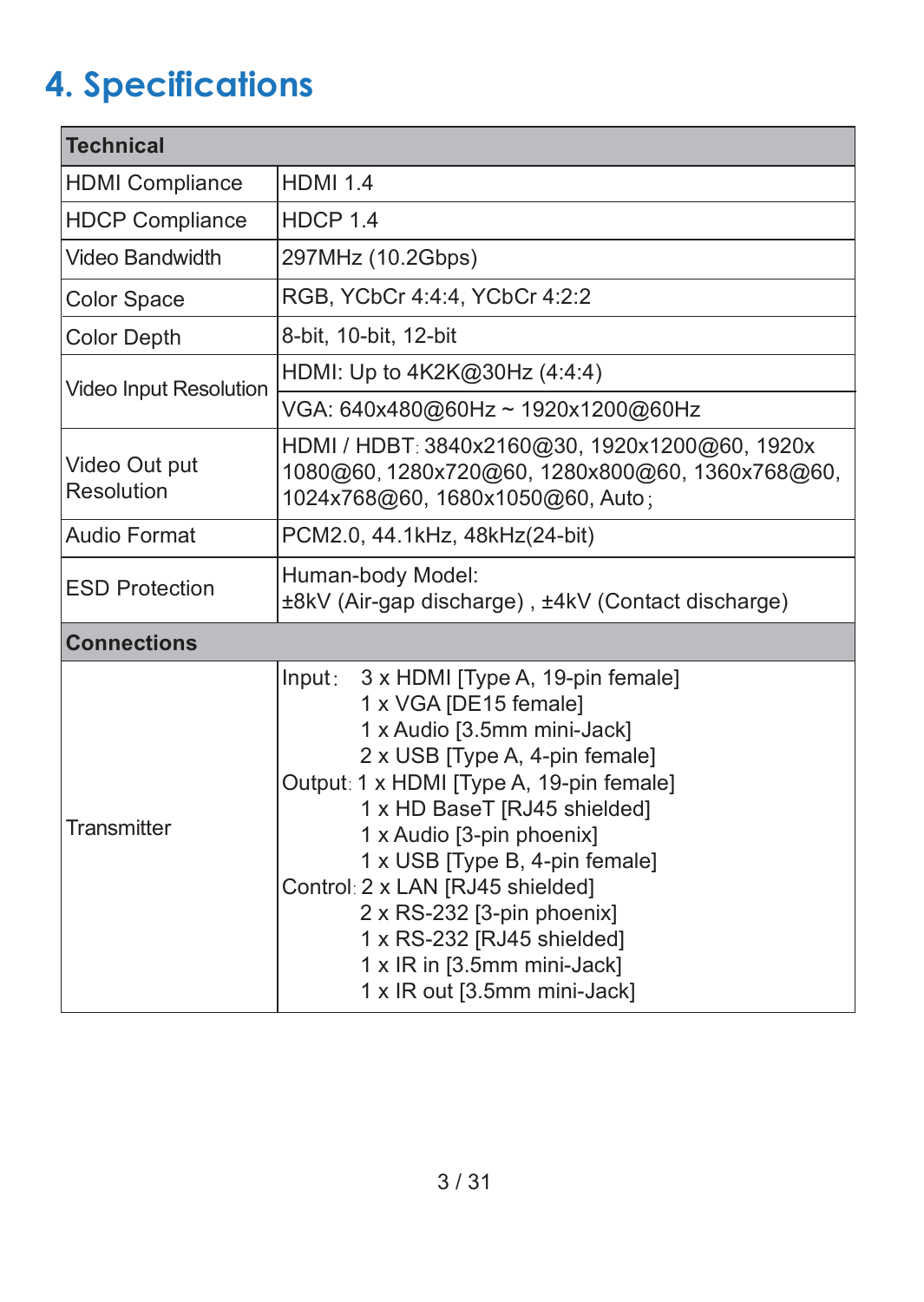| Receiver                                                          | Input:       | 2 x HDMI [Type A, 19-pin female]<br>1 x HD BaseT [RJ45 shielded]<br>2 x USB [Type A, 4-pin female]<br>Output: 1 x HDMI [Type A, 19-pin female]<br>1 x AUDIO [3-pin phoenix]<br>Control: 1 x LAN [RJ45 shielded]<br>1 x RS-232 [3-pin phoenix]<br>1 x RELAY [3-pin phoenix]<br>1 x IR IN [3.5mm mini-Jack]<br>1 x IR OUT [3.5mm mini-Jack] |                                                        |
|-------------------------------------------------------------------|--------------|-------------------------------------------------------------------------------------------------------------------------------------------------------------------------------------------------------------------------------------------------------------------------------------------------------------------------------------------|--------------------------------------------------------|
| <b>Mechanical</b>                                                 |              |                                                                                                                                                                                                                                                                                                                                           |                                                        |
| Housing                                                           |              | <b>Metal Enclosure</b>                                                                                                                                                                                                                                                                                                                    |                                                        |
| Color                                                             | <b>Black</b> |                                                                                                                                                                                                                                                                                                                                           |                                                        |
| Dimensions                                                        |              | Transmitter: 160mm [W] x 215mm [D] x 44mm [H]<br>Receiver: 98mm [W] x 144mm [D] x 25mm [H]                                                                                                                                                                                                                                                |                                                        |
| Weight                                                            |              | Transmitter:1.15Kg, Receiver: 420g                                                                                                                                                                                                                                                                                                        |                                                        |
| Power Supply                                                      |              | Input: AC100~240V 50/60Hz                                                                                                                                                                                                                                                                                                                 | Output: DC 24V/1A (US/EU standard, CE/FCC/ULcertified) |
| Power Consumption                                                 | 18 W         |                                                                                                                                                                                                                                                                                                                                           |                                                        |
| Operating Temperature 0°C ~ 40°C / 32°F ~ 104°F                   |              |                                                                                                                                                                                                                                                                                                                                           |                                                        |
| Storage Temperature $-20^{\circ}$ C ~ 60°C / -4°F ~ 140°F         |              |                                                                                                                                                                                                                                                                                                                                           |                                                        |
| <b>Relative Humidity</b>                                          |              | 20~90% RH (non-condensing)                                                                                                                                                                                                                                                                                                                |                                                        |
| <b>Resolution / Distance</b><br>(Cable Length)                    |              | 4K30Hz - Meters                                                                                                                                                                                                                                                                                                                           | 1080P60Hz - Meters                                     |
| CAT 5e/6                                                          |              | 328ft / 100M                                                                                                                                                                                                                                                                                                                              | 328ft / 100M                                           |
| HDMI IN / OUT                                                     |              | 10M                                                                                                                                                                                                                                                                                                                                       | 15M                                                    |
| The use of "Premium High Speed HDMI" cable is highly recommended. |              |                                                                                                                                                                                                                                                                                                                                           |                                                        |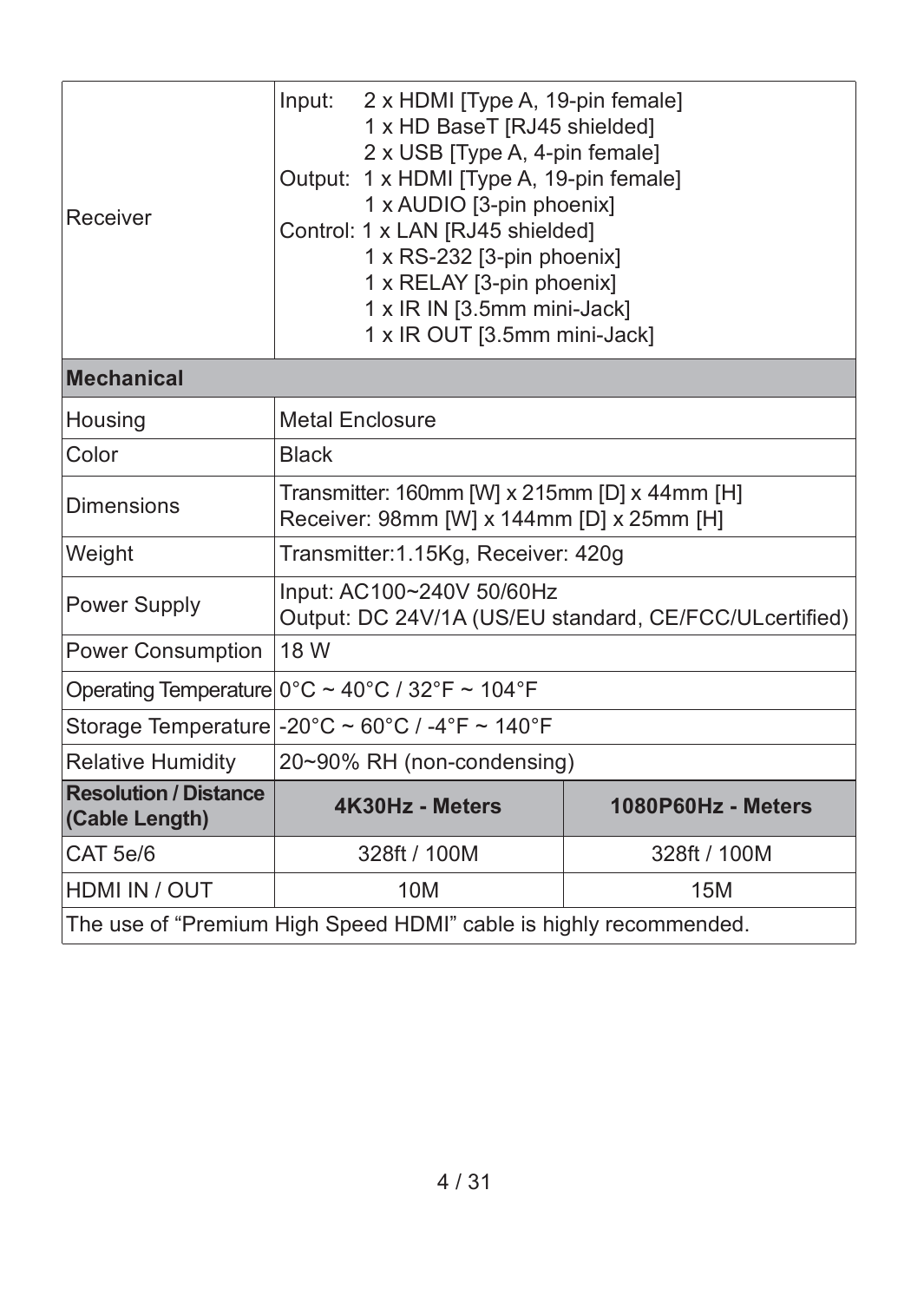# 5. Operation Controls and Functions

### 5.1 Transmitter Panel

### $*$  Front Panel



| <b>Number</b>  | <b>Name</b>            | <b>Function description</b>                                                                                                                                                                                                                                                                                                                                                                                                                                                                                                                                                                                                                                                                                                                                                                                                                                                                                                                                                                                                                                                                                                              |
|----------------|------------------------|------------------------------------------------------------------------------------------------------------------------------------------------------------------------------------------------------------------------------------------------------------------------------------------------------------------------------------------------------------------------------------------------------------------------------------------------------------------------------------------------------------------------------------------------------------------------------------------------------------------------------------------------------------------------------------------------------------------------------------------------------------------------------------------------------------------------------------------------------------------------------------------------------------------------------------------------------------------------------------------------------------------------------------------------------------------------------------------------------------------------------------------|
| 1              | <b>POWER</b><br>button | When the product is connected power supply, the button<br>lamp illuminates in blue, and the button lamp is off in<br>standby mode.<br><b>Note:</b> Through the power button for controlling power<br>on or standby, simultaneously you need to use Web GUI<br>setting to send corresponding power on or standby<br>command to transmitter.                                                                                                                                                                                                                                                                                                                                                                                                                                                                                                                                                                                                                                                                                                                                                                                               |
| $\overline{2}$ | <b>INPUT</b> button    | <b>Euli-screen mode:</b> Press MODE button to select full-screen<br>mode. Then press HD1/HD2/HD3/VGA button to select input<br>source to output, corresponding button lamp is on;<br>Side-by-side: Press MODE button to select side-by-side mode.<br>The HD1 and HD2 button lamp are always on, and the HD1 and<br>HD2 button correspond to window 1 and window 2. You can select<br>HD1/HD2/HD3/VGA input source to Window 1 and Window 2 output<br>by front-panel button (eg: You want to select VGA source to Window<br>1, you need to continuously press HD1 button.) or Web GUI.<br>Quad view mode: Press MODE button to select quad view mode.<br>The HD1, HD2, HD3 and VGA button lamp are always on, and the<br>HD1, HD2, HD3 and VGA button correspond to window 1, window<br>2, window 3 and window 4. You can select HD1/HD2/HD3/VGA<br>input source to Window 1 / Window 2 / Window 3 / Window 4 output<br>by front-panel button (eq: You want to select VGA source to Window<br>1, you need to continuously press HD1 button.) or Web GUI.<br>Note: Press see the following "The example about button lamp"<br>description. |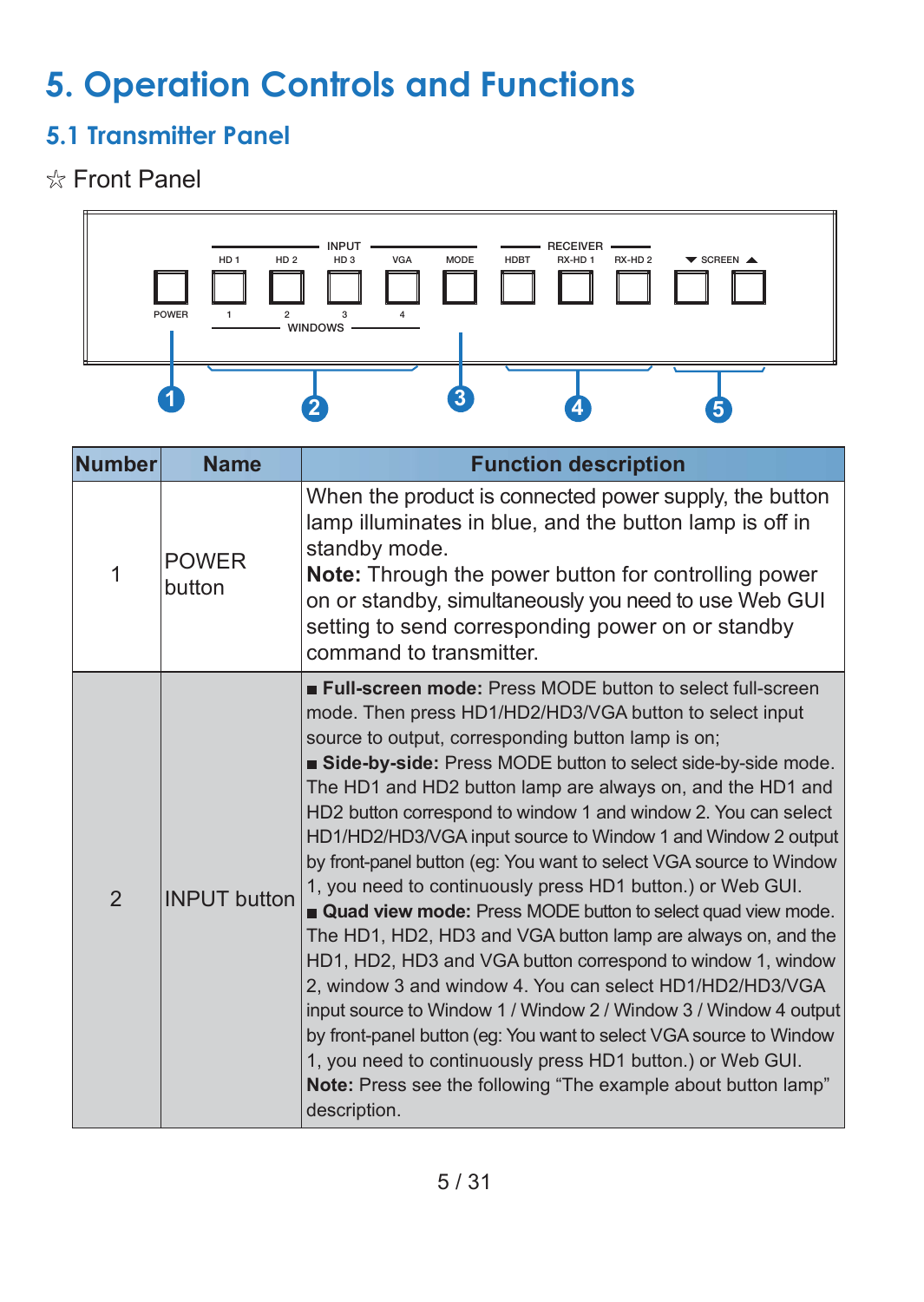| 3 | <b>MODE</b> button        | Select HDMI/HDBT output full-screen/side-by-side/quad<br>view display mode.<br>Long press MODE button is up to 3 seconds, the upper<br>right corner of screen will display current IP address and<br>serial baudrate information. The information will autom-<br>atically quit after 5 seconds.                                                                                                                                                                                                                                           |
|---|---------------------------|-------------------------------------------------------------------------------------------------------------------------------------------------------------------------------------------------------------------------------------------------------------------------------------------------------------------------------------------------------------------------------------------------------------------------------------------------------------------------------------------------------------------------------------------|
| 4 | <b>RECEIVER</b><br>button | Select HDBT/RX-HD 1/RX-HD 2 input source to receiver<br>output, corresponding button lamp is on;<br><b>HDBT:</b> The signal for the HDMI output port of receiver<br>is the same as the HDMI output port of transmitter.<br><b>RX-HD 1:</b> The signal for the HDMI output port of receiver<br>is from RX-HD 1 input source of receiver.<br><b>RX-HD 2:</b> The signal for the HDMI output port of receiver<br>is from RX-HD 2 input source of receiver.<br>Note: Please see the following "The example about button<br>lamp" description. |
| 5 | <b>SCREEN</b><br>button   | The SCREEN button controls the RELAY output port of<br>receiver. Normally, it controls projector curtain lift up or<br>down function. The button lamp will flicker when you<br>press a SCREEN button, the flicker time of the button<br>lamp can be set by Web GUI.                                                                                                                                                                                                                                                                       |

The example about button lamp:

| <b>POWER</b><br><b>WINDOWS</b>                                                         | MODE<br>A <b>ICREEN</b><br><b>ASSESS</b><br>はん川口で         | full-screen mode<br>TX HDMI: HD2<br>RX HDMI: HD2    |
|----------------------------------------------------------------------------------------|-----------------------------------------------------------|-----------------------------------------------------|
| HI <sub>1</sub><br><b>ND</b> <sub>2</sub><br><b>MOT</b><br><b>STER</b><br><b>POWER</b> | <b>ASCREZAY</b><br>MODE<br><b>HIMIT</b><br>REARD 1 REARDS | full-screen mode<br>TX HDMI: HD2<br>RX HDMI; RX-HD1 |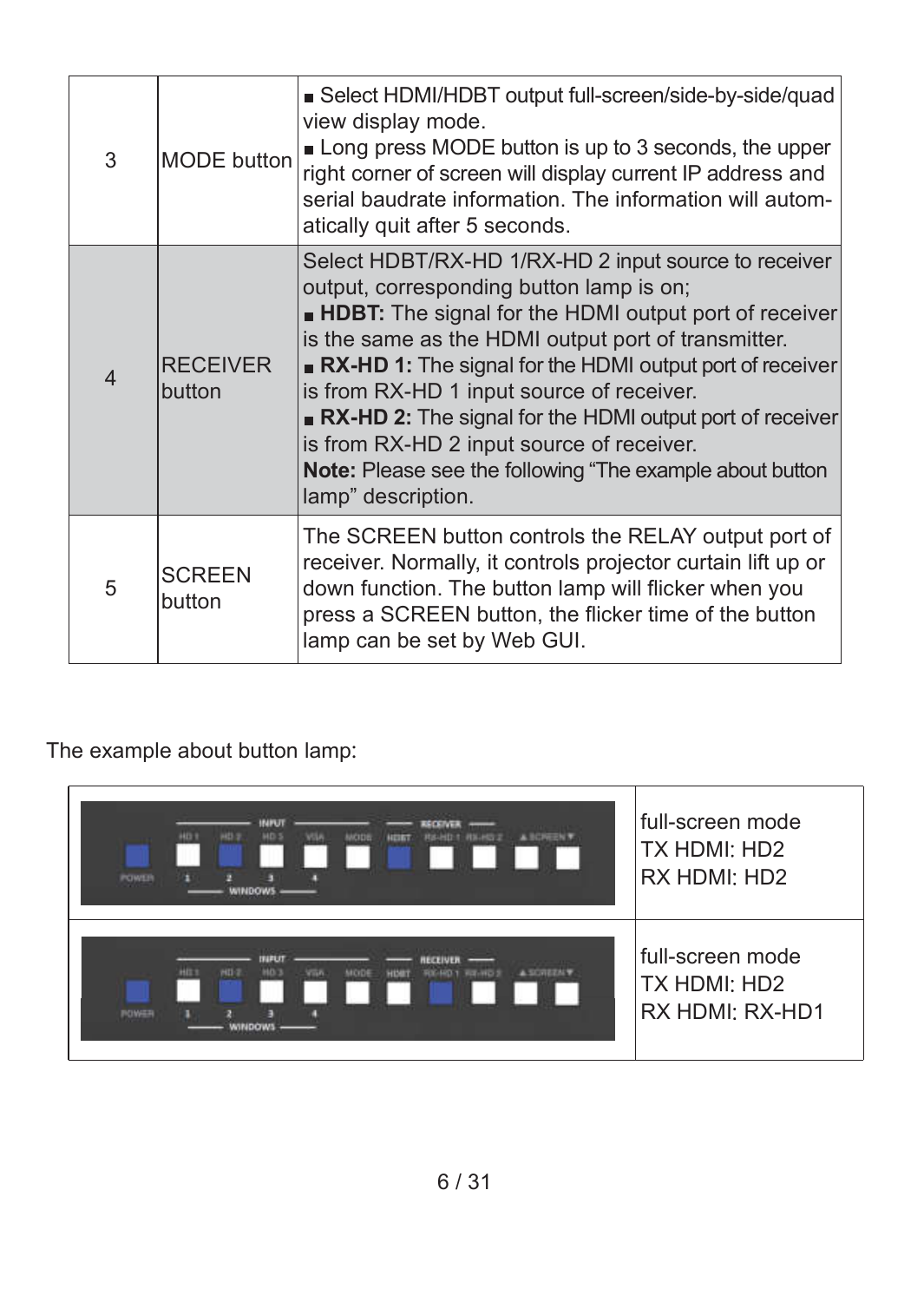| HD <sub>3</sub><br><b>MENT</b><br>MODE<br>A SCREEN'S<br>VOA<br><b>HISRT</b><br>POWER<br>WINDOW                                                                       | side-by-side mode:<br>TX HDMI: side-by-side<br>RX HDMI: side-by-side        |
|----------------------------------------------------------------------------------------------------------------------------------------------------------------------|-----------------------------------------------------------------------------|
| HD 3<br>1425.2<br>MD <sub>3</sub><br><b>ATLA</b><br><b>A ROWFIND</b><br><b>METTI</b><br><b>ATVES</b><br><b>POWER</b><br><b>ANNDOWN</b>                               | quad view mode:<br>TX HDMI: quad view<br>RX HDMI; quad view                 |
| HD <sub>1</sub><br>$+15.2$<br>MD <sub>3</sub><br>m<br><b>A ROWFERN</b><br><b>MODE</b><br>2012-012-1<br>una:<br><b>COLORED</b><br><b>POWER</b><br><b><i>MNDOW</i></b> | quad view and full-<br>screen mode<br>TX HDMI: quad view<br>RX HDMI: RX-HD2 |

#### $\hat{\mathbb{R}}$  Rear Panel



| <b>Number</b> | <b>Name</b>  | <b>Function description</b>                                                                                                        |
|---------------|--------------|------------------------------------------------------------------------------------------------------------------------------------|
|               |              | HDMI 1~3: HDMI input port, connect to HDMI source<br>device such as PC or PS4 player with an HDMI cable.                           |
|               | <b>INPUT</b> | <b>VGA / AUDIO:</b> VGA input port with embedding analog<br>audio input, connect to VGA source device such as<br>desktop computer. |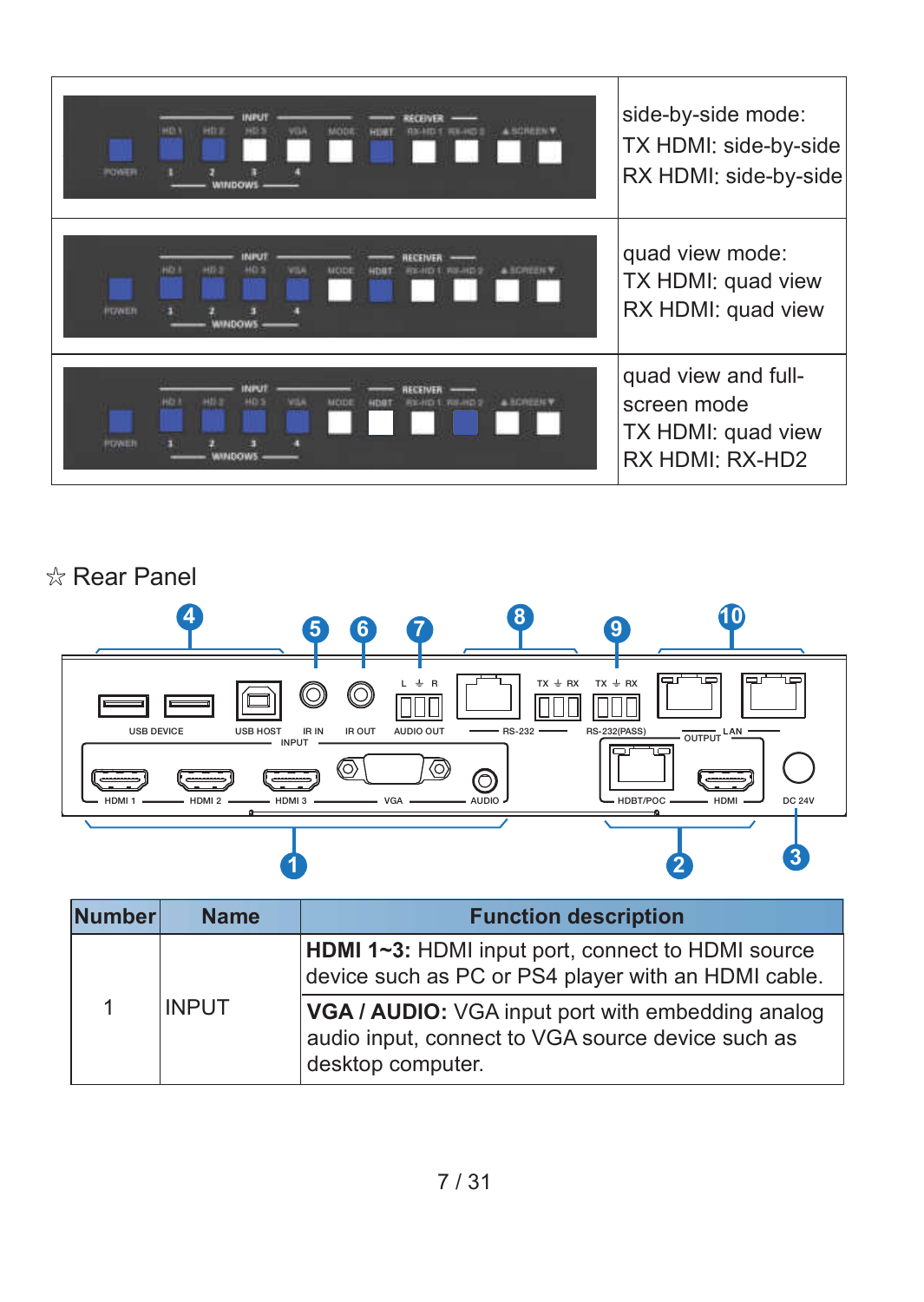| $\overline{2}$ | <b>OUTPUT</b>           | HDBT/POC: The HDBT port is connected HDBT port of<br>receiver by CAT 5e/6 cable. It extends distance up to<br>100 meters between transmitter and receiver, and the<br>HDBT port supports PoC function simultaneously.                                                                  |
|----------------|-------------------------|----------------------------------------------------------------------------------------------------------------------------------------------------------------------------------------------------------------------------------------------------------------------------------------|
|                |                         | <b>HDMI:</b> HDMI output port, connect to HDMI display device<br>such as TV or projector with an HDMI cable.                                                                                                                                                                           |
| 3              | <b>DC 24V</b>           | Plug DC 24V/1A power supply into the unit and connect<br>the adapter to an AC outlet.<br>(Note: The product supports PoC function, it means that<br>either transmitter or receiver is powered supply by 24V/1A<br>power adapter, the other doesn't need power supply.)                 |
| $\overline{4}$ |                         | USB DEVICE Connect to USB deivce such as key board or mouse, ect.                                                                                                                                                                                                                      |
|                | <b>USB HOST</b>         | Connect to computer or laptop.                                                                                                                                                                                                                                                         |
| 5              | IR IN                   | Connect to IR receiver cable. The IR signal will send to<br>the IR OUT port of receiver.                                                                                                                                                                                               |
| 6              | <b>IR OUT</b>           | Connect to IR blaster cable. The IR signal is from the IR<br>IN port of receiver.                                                                                                                                                                                                      |
| $\overline{7}$ | AUDIO OUT               | Connect to audio output device such as speaker. The<br>audio output signal can be selected by Web GUI or API<br>command.                                                                                                                                                               |
| 8              | <b>RS-232</b>           | Connect to a PC or control system by 3-pin phoenix<br>connector to control the product.                                                                                                                                                                                                |
| 9              | <b>RS-232</b><br>(PASS) | RS-232 serial channel. When the RS-232 setting is<br>selected "PASS-THROUGH" option on the Control page<br>of Web GUI. This RS-232 port and the RS-232 port of<br>receiver is formed as pass-through channel. Otherwise,<br>this RS-232 port is a control port to control the product. |
| 10             | <b>I AN</b>             | ■ Connect to a PC to visit the Web GUI control page.<br>■ 10/100M network switch function.<br>Reserved for video stream nerwork interface function.                                                                                                                                    |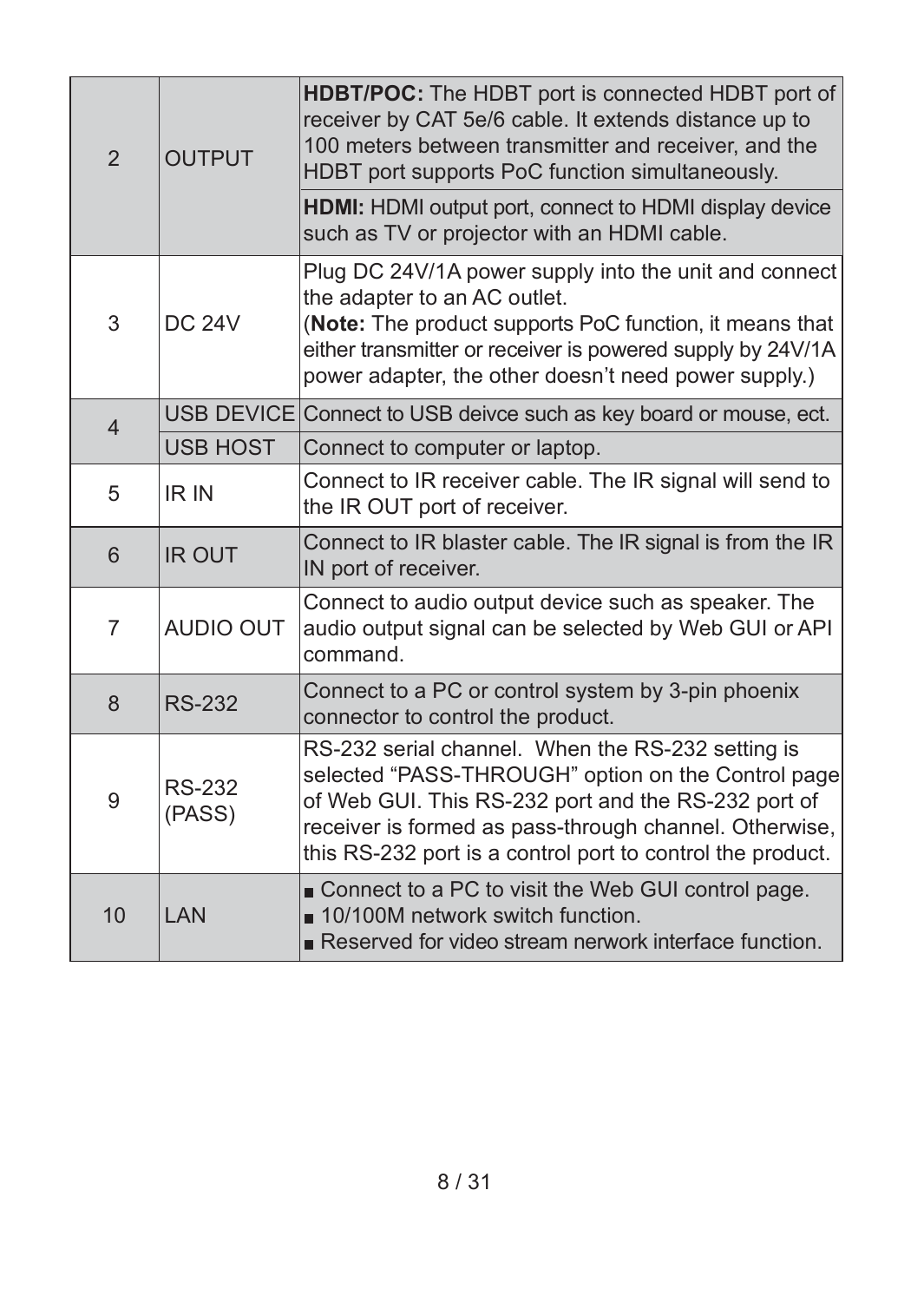### 5.2 Receiver Panel

### $*$  Front Panel



| Number         | <b>Name</b>   | <b>Function description</b>                                                                                                                                                                                                                                                                                                                                                           |
|----------------|---------------|---------------------------------------------------------------------------------------------------------------------------------------------------------------------------------------------------------------------------------------------------------------------------------------------------------------------------------------------------------------------------------------|
| 1              | <b>INPUT</b>  | <b>HDBT/POC port:</b> The port is connected the HDBT/POC<br>port of transmitter via a CAT 5e/6 cable, and extends<br>distance up to 100 meters / 328ft between transmitter<br>and receiver.<br><b>Note:</b> The HDMI output port of transmitter and receiver<br>will output the same signal when the HDBT port is sele-<br>cted by Web GUI, API or on the front panel of transmitter. |
|                |               | <b>RX-HD 1/2:</b> HDMI input port, connect to HDMI source<br>device such as DVD or PS4 with an HDMI cable.                                                                                                                                                                                                                                                                            |
|                |               | HDMI: HDMI output port, connect to HDMI display device<br>such as TV or projector with an HDMI cable.                                                                                                                                                                                                                                                                                 |
| $\mathfrak{p}$ | <b>OUTPUT</b> | <b>AUDIO:</b> Analog audio output port, connect to audio output<br>device such as speaker.<br><b>Note:</b> This audio port is the same as audio signal for the<br>HDMI output port.                                                                                                                                                                                                   |
| 3              | <b>DC 24V</b> | Plug DC 24V/1A power supply into the unit and connect<br>the adapter to AC outlet.<br>(Note: The product supports PoC function, it means that<br>either transmitter or receiver is powered supply by 24V/1A<br>power adapter, the other doesn't need power supply.)                                                                                                                   |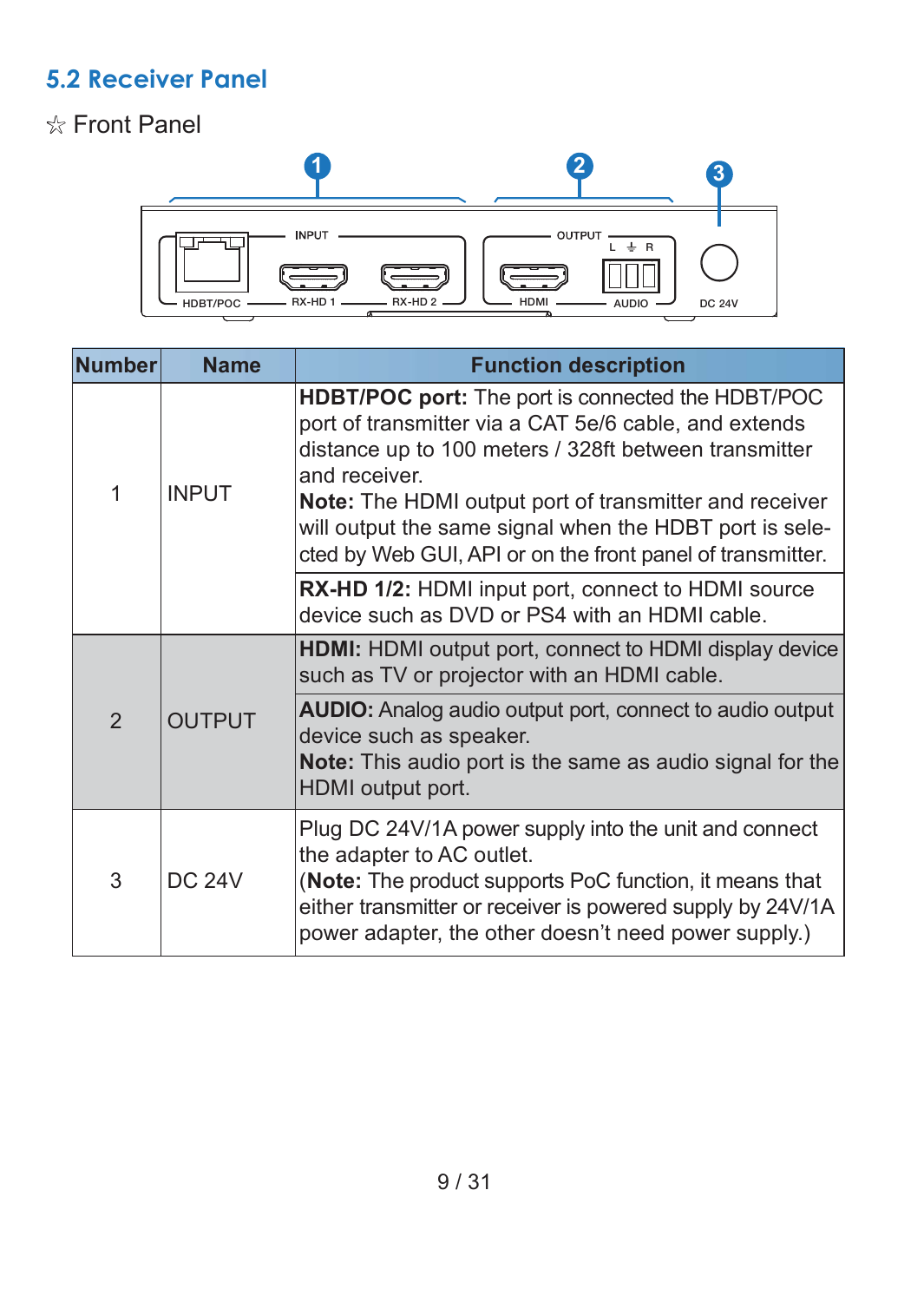### **<del>☆</del>** Rear Panel



| <b>Number</b>  | <b>Name</b>   | <b>Function description</b>                                                                                                                                                                                                                                                                                  |
|----------------|---------------|--------------------------------------------------------------------------------------------------------------------------------------------------------------------------------------------------------------------------------------------------------------------------------------------------------------|
| 1              | POWER LED     | Power LED indicator. The red LED will illuminate when<br>the product is connected power supply.                                                                                                                                                                                                              |
| $\mathfrak{D}$ |               | USB DEVICE Connect to USB device such as USB camera.                                                                                                                                                                                                                                                         |
| 3              | LAN           | Connect to a PC to visit the Web GUI control page.<br>■ 10/100M network switch function.<br>Reserved for video stream nerwork interface function.                                                                                                                                                            |
| $\overline{4}$ | IR IN         | Connect to IR receiver cable. The IR signal will send to<br>the IR OUT port of transmitter.                                                                                                                                                                                                                  |
| 5              | <b>IR OUT</b> | Connect to IR blaster cable. The IR signal is from the IR<br>IN port of transmitter.                                                                                                                                                                                                                         |
| 6              | <b>RS-232</b> | RS-232 serial channel. When the RS-232 setting is<br>selected "PASS-THROUGH" option on the Control page<br>of Web GUI. This RS-232 port and the RS-232 (pass-<br>through) port of transmitter is formed as pass-through<br>channel. Otherwise, this RS-232 port is a control port to<br>control the product. |
| 7              | <b>RELAY</b>  | Connect to projector curtain.                                                                                                                                                                                                                                                                                |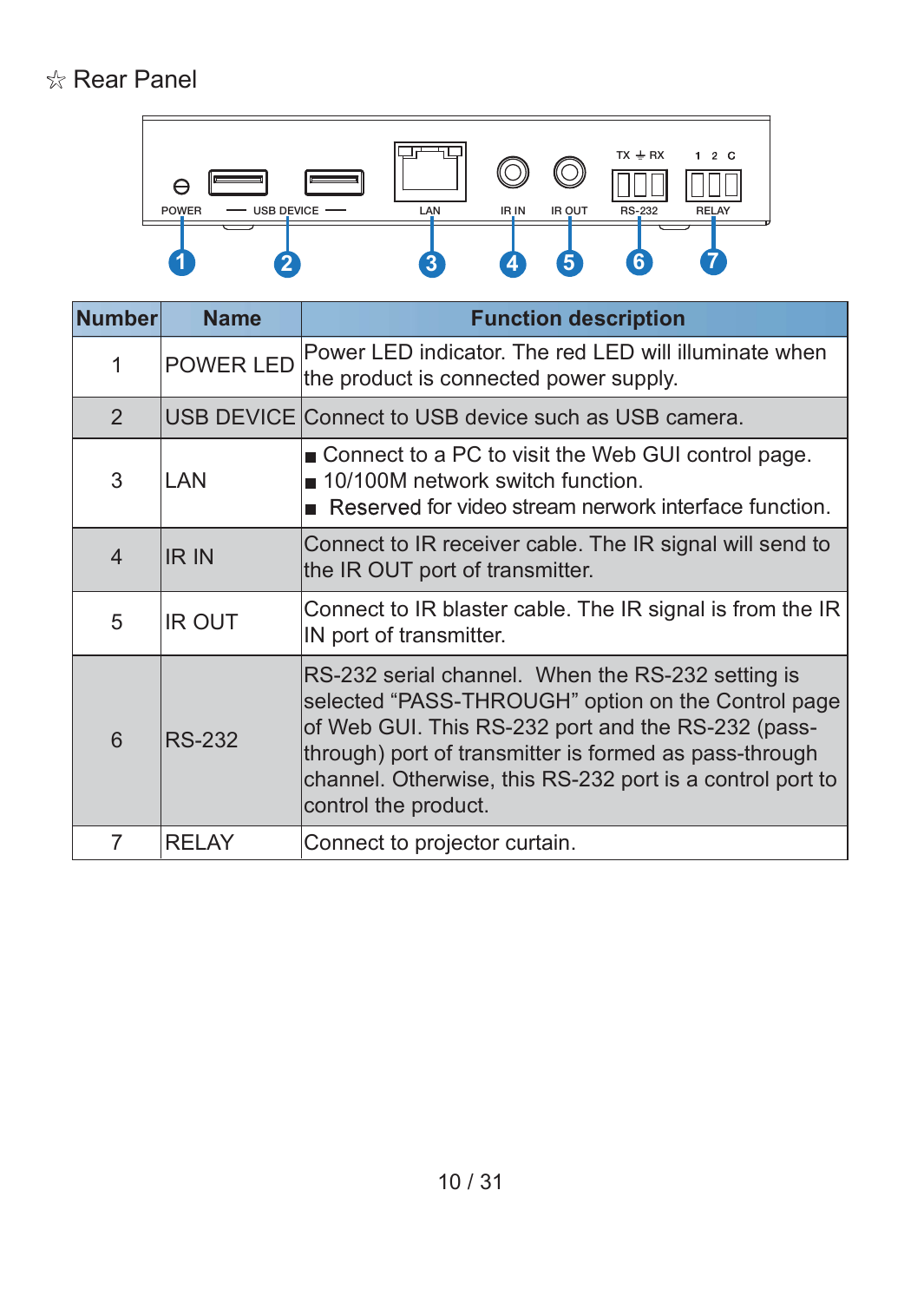## 6. Display Mode

 This product supports four sorts display mode including full-screen, side-by-side, quad view 1 and quad view 2. Please see figure 1 display mode.



Figure 1: Display mode

You can select display mode and input source about each of these windows via the front panel button, Web GUI or API command.

Full-screen: Switch HD1/HD2/HD3/VGA input source separately, corresponding LED indicator on the front panel illuminates.

■ Side-by side: Switch HD1/HD2/HD3/VGA input source to window 1 and window 2 output. The HD1 and HD2 LED indicator on the front panel always illuminate.

Quad view: The quad view has two display modes (Quad view 1 and Quad view 2). Switch HD1/HD2/HD3/VGA input source to window 1, window 2, window 3 and window 4 output. The HD1, HD2, HD3 and VGA LED indicator on the front panel always illuminate.

Note: If an window is selected no signal input source, the window will display factory default no signal view. But you can replace the factory default no signal view via Web GUI setting. The analog audio output of transmitter follows Window 1 by default.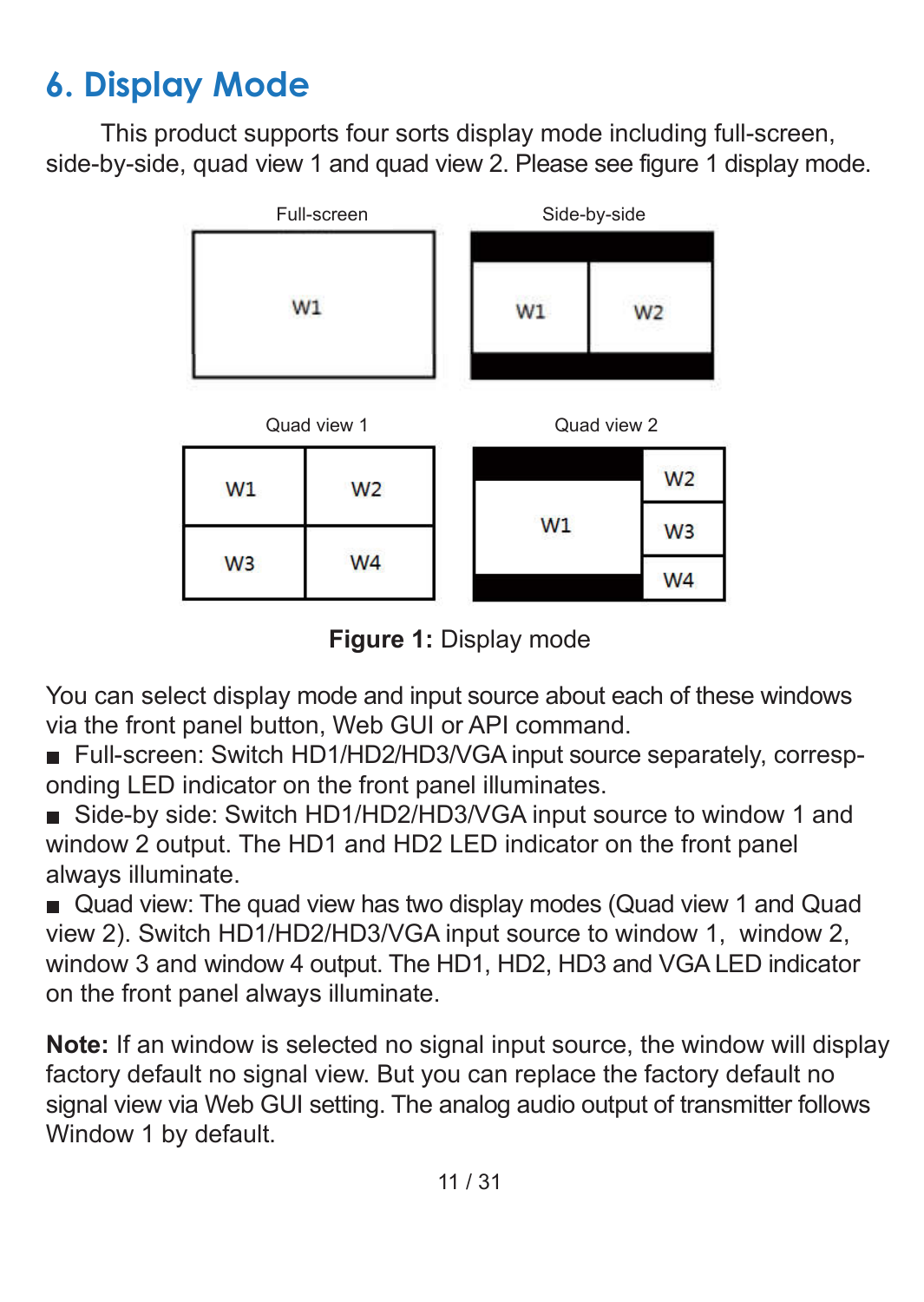### 7. Web GUI User Guide

 This product can be controlled by Web GUI. You have to know current IP address to connect Web GUI. The default IP address is 192.168.1.254. You can get current IP address of the product through pressing MODE button on the front panel up to 3 seconds, and the upper right corner of the HDMI output display device will display the product current IP address information. After displaying 5 seconds, the information will automatically quit. The Web GUI operation method is shown as below.

Step 1: The LAN port of transmitter or receiver is directly connected the netport of a PC. Please see the following connection diagram.



Figure 2: Web GUI connection diagram of transmitter



Figure 3: Web GUI connection diagram of receiver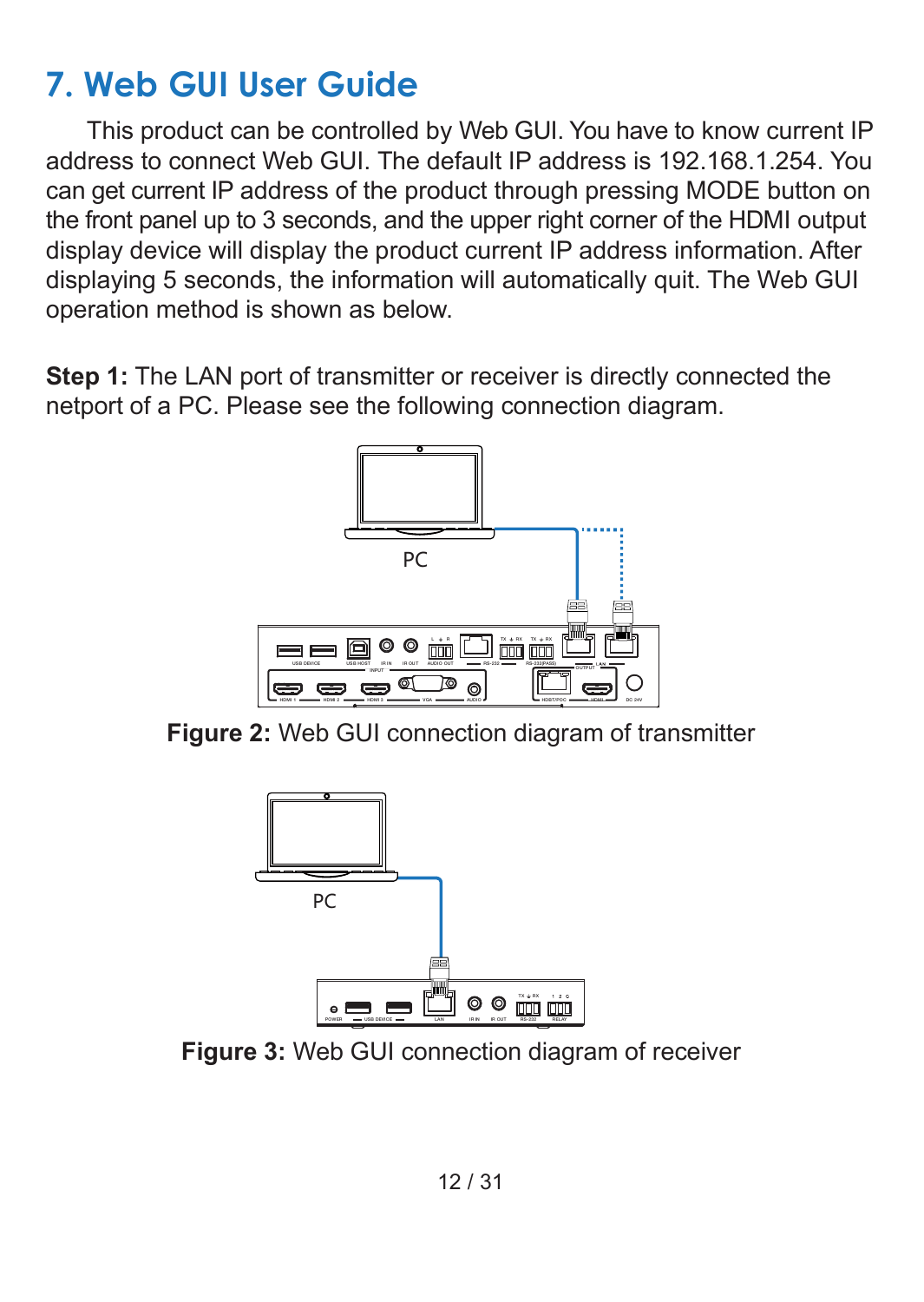Step 2: On the PC, go to Control Panel > Network and Internet > Network Connections > Local Area Connections, right click on it, choose Propertiers.



Double click Internet Protocol Version 4 (TCP/IPv4).

|                                       | Sharing                                                                                           |            |
|---------------------------------------|---------------------------------------------------------------------------------------------------|------------|
| Connect using:                        |                                                                                                   |            |
|                                       | Realtek PCIe GBE Family Controller                                                                |            |
|                                       |                                                                                                   | Configure  |
|                                       | This connection uses the following items:                                                         |            |
| <b>V</b> Dient for Microsoft Networks |                                                                                                   |            |
| <b>Oo S Packet Scheduler</b>          |                                                                                                   |            |
|                                       | File and Printer Sharing for Microsoft Networks                                                   |            |
|                                       | 4- Internet Protocol Version 6 (TCP/IPv6)                                                         |            |
|                                       | M 2- Internet Protocol Version 4 (TCP/IPv4)                                                       |            |
|                                       | LA Link-Layer Topology Discovery Mapper I/O Driver                                                |            |
|                                       | A Link-Laver Topology Discovery Responder                                                         |            |
|                                       |                                                                                                   |            |
|                                       | Uninstall                                                                                         | Properties |
| Install.                              |                                                                                                   |            |
| <b>Description</b>                    |                                                                                                   |            |
|                                       | Transmission Control Protocol/Internet Protocol. The default                                      |            |
|                                       | wide area network protocol that provides communication<br>across diverse interconnected networks. |            |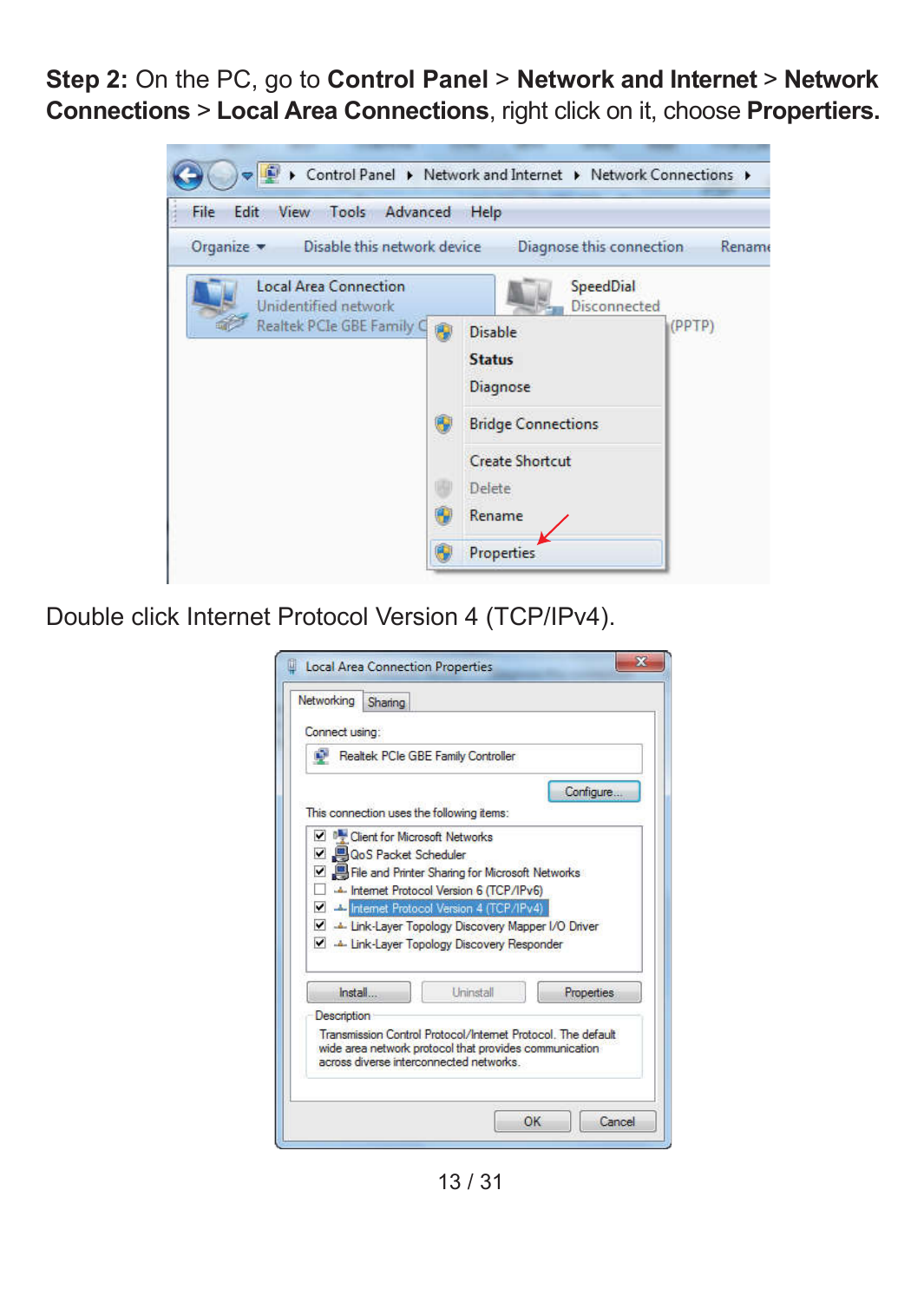Choose "Use the following IP address". For instance, input 192.168.1.200 as your PC's IP address, 255.255.255.0 as Subnet mask, and then click on OK, click on OK again.

| Gemenal                                   |                                                                                                                                                   |
|-------------------------------------------|---------------------------------------------------------------------------------------------------------------------------------------------------|
| for the appropriate IP settings.          | You can get IP settings assigned automatically if your network supports<br>this capability. Otherwise, you need to ask your network administrator |
| C Obtain an IP address automatically      |                                                                                                                                                   |
| ia Use the following IP address:          |                                                                                                                                                   |
| IP address:                               | 169 . 168 . 1 . 200                                                                                                                               |
| Subnet mask:                              | 255 . 255 . 255 . 0                                                                                                                               |
| Default gateway:                          | and the company                                                                                                                                   |
| Chitain DNS server address automatically  |                                                                                                                                                   |
| a Use the following DNS server addresses: |                                                                                                                                                   |
| Preferred DNS server:                     |                                                                                                                                                   |
| Alternate DNS server:                     | 74<br>$\sim$                                                                                                                                      |
| Validate settings upon exit               | Advanced                                                                                                                                          |

Notice: The IP address of the PC and product should be in the same network segment. As the product's IP address is 192.168.1.254, the computer's IP should be set 192.168.1.X (X contains 1~255 except 254).

Step 3: Input the product's IP address into your brower on the PC to enter Web GUI page.



Then the login page will appear.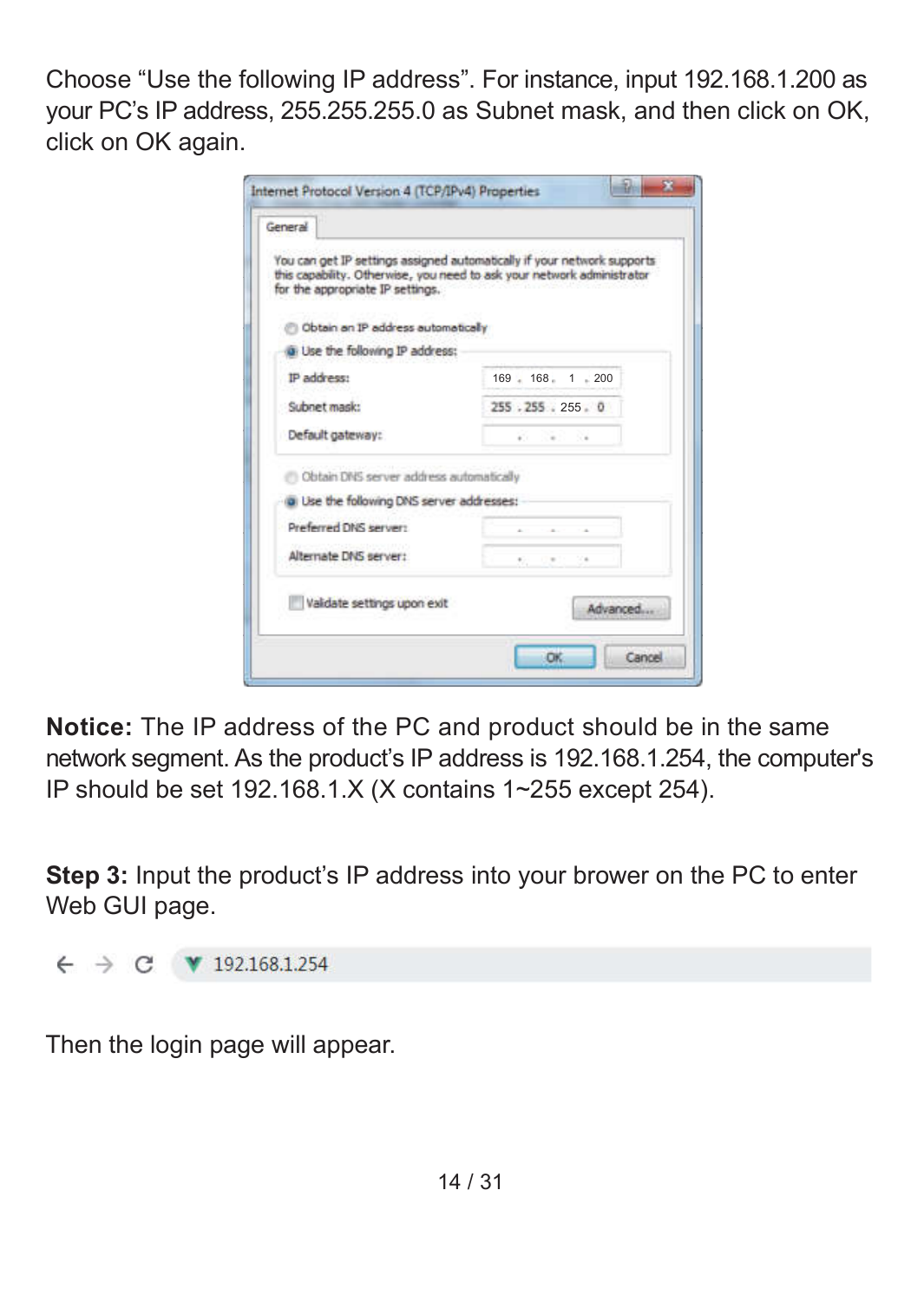| <b>TERROT</b> |                  | 4K Multi-Window Video Processor |        |
|---------------|------------------|---------------------------------|--------|
|               |                  |                                 |        |
|               | anno.            |                                 | $\sim$ |
|               | <b>Distances</b> |                                 |        |
|               |                  | <b>San A</b>                    |        |
|               |                  |                                 |        |
|               |                  |                                 |        |
|               |                  |                                 |        |

Select the Username from the list and enter the password. The default passwords are:

| Username | <b>Password</b> |
|----------|-----------------|
| User     | user            |
| Admin    | admin           |

■ The function page of the username "Admin" is shown as below:

#### Status page

The Status page provides basic information about the product Model name, the installed firmware versions and the network settings. This page is visible in both User and Admin modes.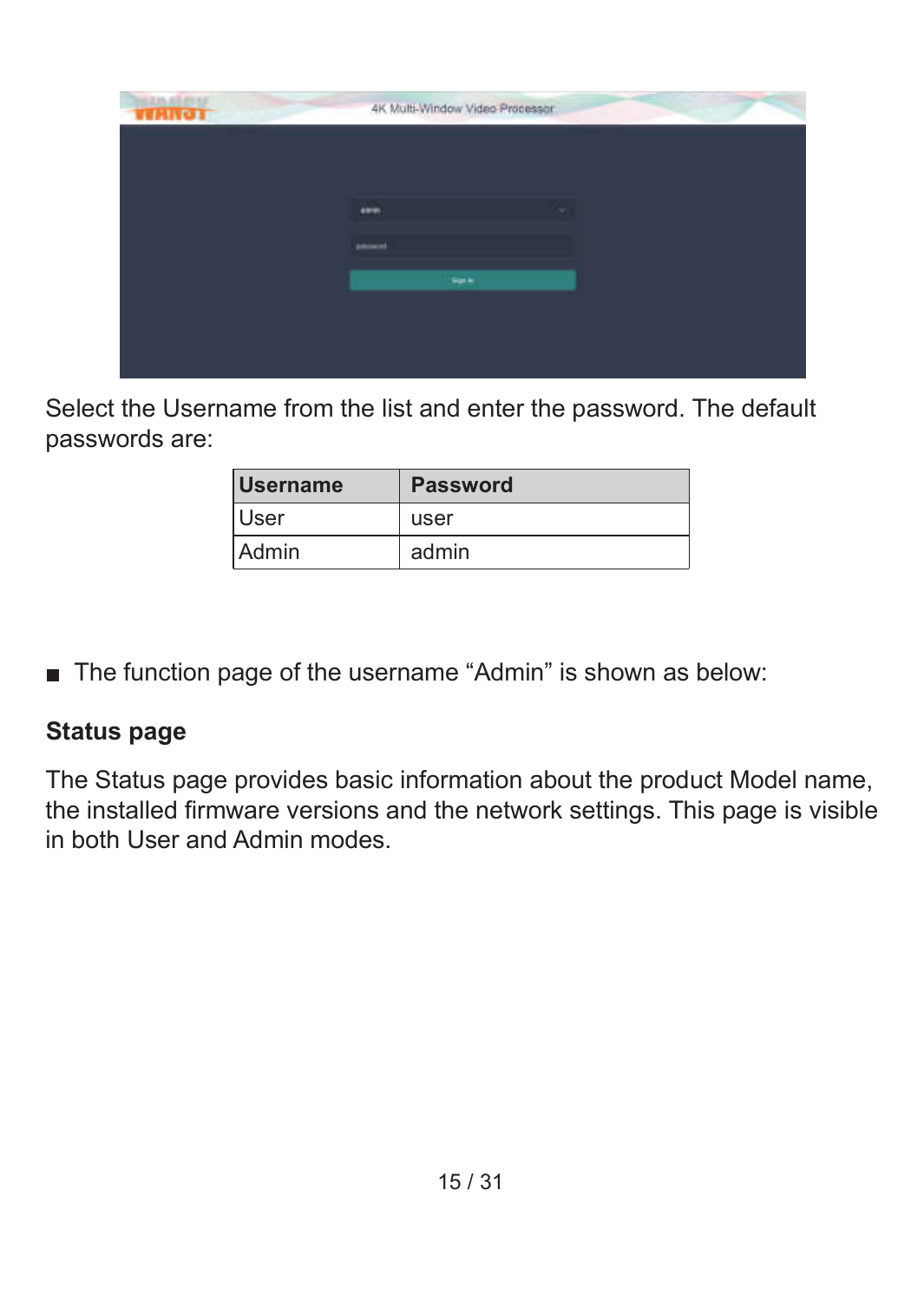| <b>TURNOT</b>                  |                                               | 4K Multi-Window Video Processor | Power off<br><b>Planet on</b><br>LogOut |
|--------------------------------|-----------------------------------------------|---------------------------------|-----------------------------------------|
| <b>TAX</b>                     | Status Information                            |                                 |                                         |
| <b>Man</b>                     | गामाण्या<br><b>Mobil</b>                      | HDM-AC2PSH100                   |                                         |
| Setting                        |                                               |                                 |                                         |
| <b>STEP</b><br>可知              | Private Vention                               | 1/5.00.00                       |                                         |
| <b>SALES</b><br><b>Tickbox</b> | <b>Handbarns</b><br>1977-00                   | MDM-AIL2FSH K00                 |                                         |
|                                | ET Address                                    | 102 162 1,252                   |                                         |
| Corpor                         | <b>Batter Ment</b>                            | ina zon zon in                  |                                         |
| فتسله                          | <b>Texturery</b>                              | 132,165.1.1                     |                                         |
|                                |                                               | <b>STORIES</b>                  |                                         |
|                                | MAC Address<br><b><i><u>CONSTRUCT</u></i></b> | 22:55:03:00:26.7D               |                                         |

The buttons at the top right of the web interface are always available and provide the following functions:

- **Example 2** Clicking the Log out button will disconnect the current user.
- The Power On button changes the power status between On and Stand-by mode.<br>■ The admin displays current login username.
- 

| Slotvi                    | Transmittel                     |   |                           |                               |                                                                      |  |
|---------------------------|---------------------------------|---|---------------------------|-------------------------------|----------------------------------------------------------------------|--|
| m.<br>Tetry<br><b>EDD</b> |                                 | ٠ | a,                        |                               | The County State<br>C. Publicism<br>See by MA<br><b>O</b> Gastrane T |  |
| Systems:<br>Control       |                                 | ٠ | ۰                         |                               | Gustvins 2                                                           |  |
| <b>Network</b>            | <b>HOMES</b><br>Window1<br>1000 |   | <b>Window2</b><br>-175999 | <b>Symphon</b><br><b>HDWG</b> |                                                                      |  |
|                           | Windows<br>rears                | ٠ | Written4                  | VGA                           |                                                                      |  |
|                           |                                 |   | Auto dialon               |                               |                                                                      |  |

#### Main Page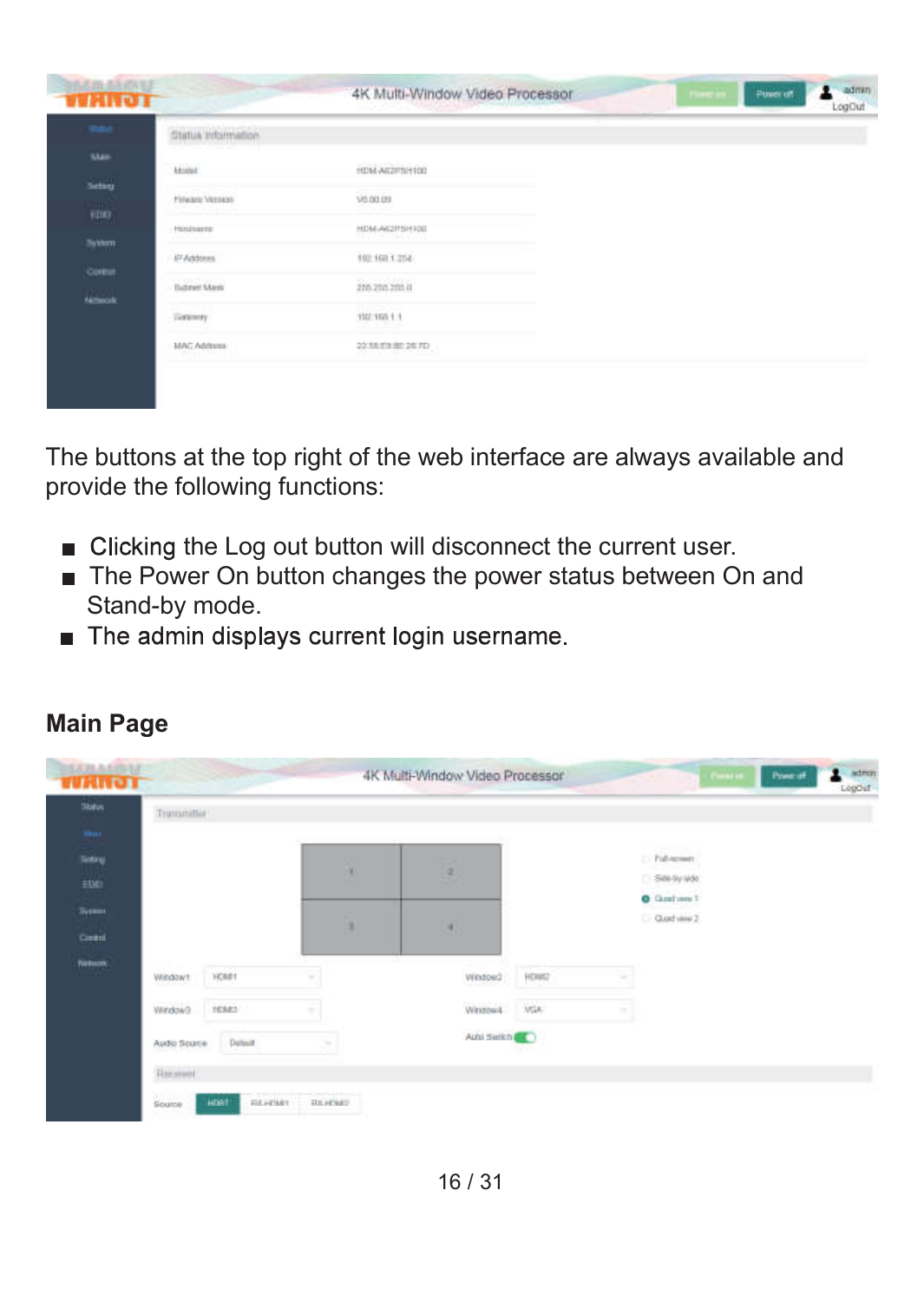### Transmitter:

- Full-screen: Side-by-Side: **William CONTRACTOR**  $0.588$  $(1.5a)$  by site  $1.644 \text{ cm}$  $=$  Quations  $\theta$ **CONTRACTOR**  $0$  Guatian  $2$  Quad view 1: Quad view 2: CONTRACTOR C. Full action w Sale by alle C. Stirliyada  $0$  Chat Hee 1 Chast view T CONTRACTOR **B** Guidance ٠ ı.
- Window 1 / Window 2 / Window 3 / Window 4: Display Full-screen / Side-by-Side / Quad view 1 / Quad view 2 mode and select HDMI1/HDMI2/ HDMI3/VGA input source to window 1 / window 2 / window 3 / window 4.
- Audio Source: Select the AUDIO OUT port on the rear panel of the transmitter output audio source including Default, HDMI1, HDMI2, HDMI3 and VGA. The Default means that the output audio source follows Window 1.
- Auto switch: Detect input signal source.
- Auto detect input signal of transmitter. The AUTO function is turned on:
	- If a new active input source is connected, it will directly jump to the new active input source.
	- If an active input source is pulled out, it will jump to the next active input port. The order is HD1->HD2->HD3->VGA.
	- When this product is powered off or rebooted and these input signal sources have not been changed. Then this product is powered on again, and it will remember input signal sources before power off and reboot. If this product can not detect input source before, it will follow the order HD1->HD2->HD3->VGA to detect.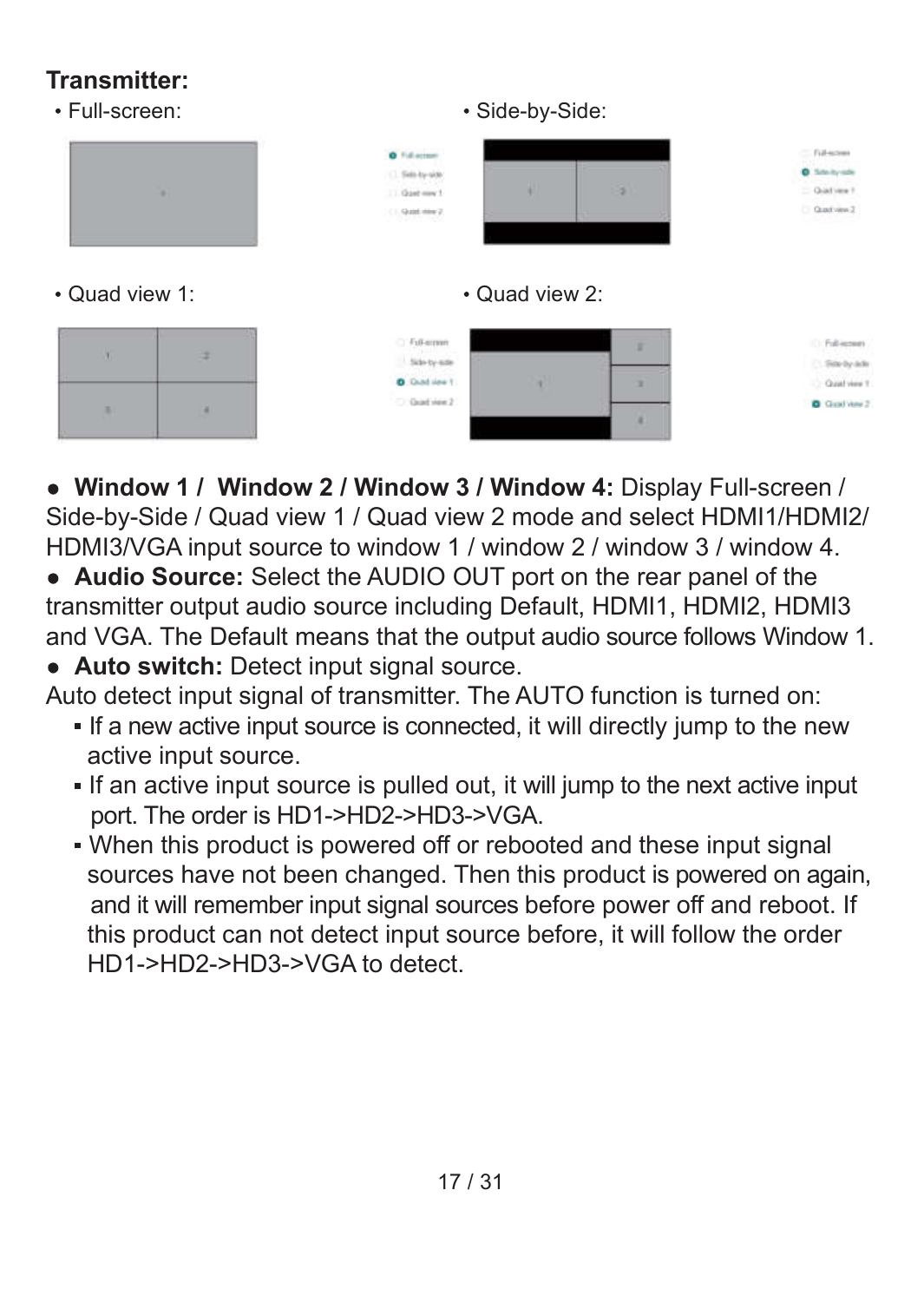Auto detect input signal of receiver. The AUTO function is turned on: a) Full-screen mode:

- A new active input source is inserted when this product is working, it will directly jump to the new active input source.<br>• A active input source is pulled out when this product is working, it will
- detect all input signal sources and order is HD1->HD2->HD3->VGA-> RX-HD1->RX-HD2.
- When this product is powered off or rebooted and these input signal sources have not been changed. Then this product is powered on again. and it will remember input signal sources before power off and reboot. If this product can not detect input source before, it will follow the order HD1->HD2->HD3->VGA->RX-HD1->RX-HD2 to detect.
- a) Side-by-side or quad view mode:
	- . The auto function is only detect RX-HD1 and RX-HD2 input source. A new active input active is inserted when this product is working, it will directly jump to the new active input source.
	- A active input source is pulled out when this product is working, it will follow the order RX-HD1->RX-HD2->HDBT to detect.
	- When this product is powered off or rebooted and these input signal sources have not been changed. Then this product is powered on again, and it will remember input signal sources before power off and reboot. If this product can not detect input source before, it will follow the order RX-HD1->RX-HD2->HDBT to detect.

#### Receiver

 Source: Select input source to the HDMI output port of receiver to output. The default is selected HDBT source.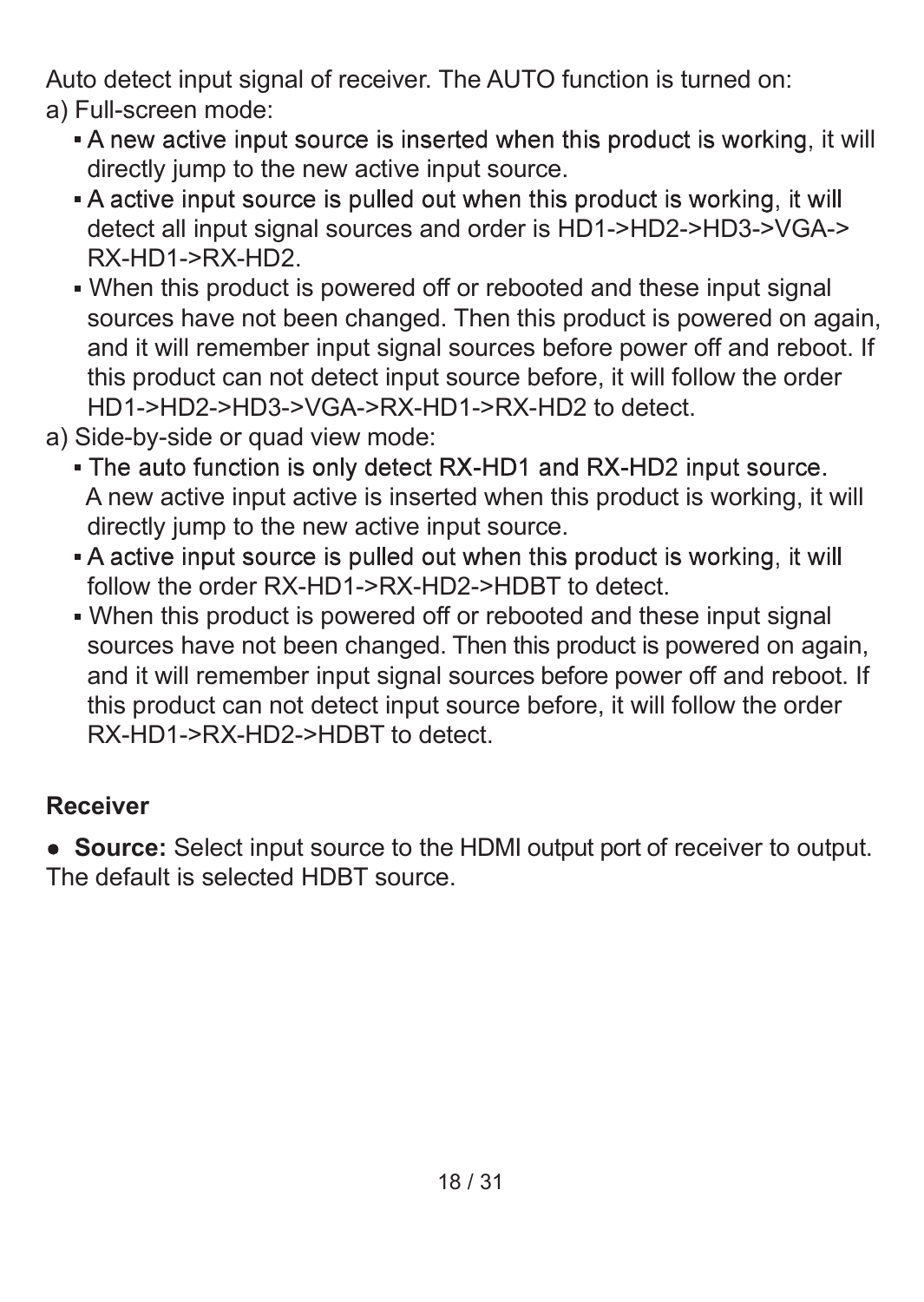### Setting page

| 1.03.0425.0<br><b>TERROT</b> |                           |                                       | 4K Multi-Window Video Processor |                                                                                                  |         |  | <b>Poweral</b> | adman<br>1<br>LagOut |
|------------------------------|---------------------------|---------------------------------------|---------------------------------|--------------------------------------------------------------------------------------------------|---------|--|----------------|----------------------|
| Suns                         | Picture Settings          |                                       |                                 |                                                                                                  |         |  |                |                      |
| since.                       | <b>Grigttness</b><br>50 K | u                                     |                                 | ΘI<br>$-50$                                                                                      | $[1,1]$ |  |                |                      |
| - 66                         | Contrast:<br>70977        |                                       |                                 | s<br>$-90 - 192$                                                                                 |         |  |                |                      |
| Boarn.                       | cian.                     |                                       | u.                              | 誑<br>$20^{\circ}$                                                                                | 寓       |  |                |                      |
| Gress                        | Clvibricam                |                                       | o                               | m<br>$\pm$                                                                                       | m       |  |                |                      |
| <b>RANGALES</b>              | Output Resolution         | THOUGH?<br>$\sim$                     |                                 |                                                                                                  |         |  |                |                      |
|                              | Aidio Settings            |                                       |                                 |                                                                                                  |         |  |                |                      |
|                              | Audio Volume              |                                       |                                 | $-0 = 1$ + $\frac{1}{20}$                                                                        |         |  |                |                      |
|                              | Austo Detty<br>1606940    | Only and and you make you you and you |                                 | $\label{eq:3.1} \begin{array}{ccccccccc} \alpha & \alpha & \alpha & \alpha & \alpha \end{array}$ |         |  |                |                      |

• Brightness: Adjust output signal brightness. The range is from 0 to 100. and default is 50.

 Contrast: Adjust output signal contrast. The range is from 0 to 100, and default is 50.

 Color: Adjust output signal color. The range is from 0 to 100, and default is 50.

 Overscan: Adjust output picture overscan. The range is from -10 to 0, and default is 0. The value 0 means that output picture is 100%.

 Output Resolution: Select output resolution. The resolution has 3840x2160 @30Hz, 1920x1200@60Hz, 1080p60Hz, 1080p50, 1280x800@60Hz, 720p 60Hz, 720p50Hz,1024x768@60Hz, Native (The Native means that compare transmitter with receiver output resolution, and then transmitter and receiver will output the best resolution simultaneously).

 Audio Volumn: Adjust output volumn for HDMI output port and analog audio output port of transmitter. The range is form 0 to 50 (The value 50 means that the volumn outputs 0 dB. Each level will adjust -1 dB.). Clicking the  $\Box$ ) icon will switch to mute or unmute output.

 Audio Delay: Adjust audio output delay time for HDMI output port and analog audio output port of transmitter. The total has 10 level, each level will adjust 20ms. The maximun delay is up to 200ms, and the default value is 0 ms.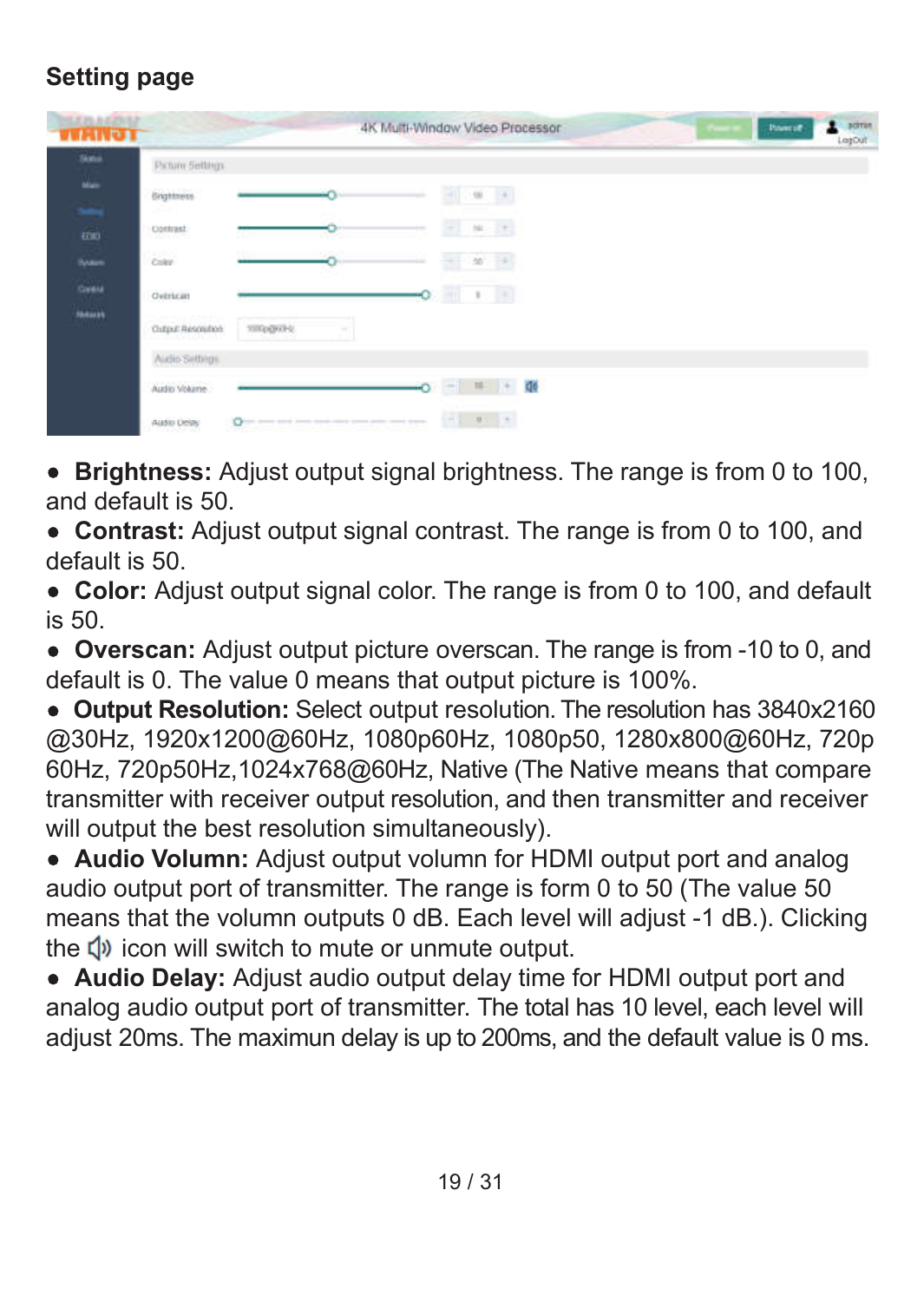### EDID page

| <b>SIMAGES</b><br><b>TURNOT</b> |                        |                           |                 |        | 4K Multi-Window Video Processor          | Power of<br><b>Planet</b> | actment<br>LogOut |
|---------------------------------|------------------------|---------------------------|-----------------|--------|------------------------------------------|---------------------------|-------------------|
| Skiller                         | Imput Name(EDID)       |                           |                 |        |                                          |                           |                   |
| <b>Mar</b>                      |                        | Name                      | <b>Activity</b> |        |                                          |                           |                   |
| Sellings                        | mach<br>10361          | HEMIT                     | TOOP 2CH        |        |                                          |                           |                   |
| m.                              | 103802<br>,,,,,,       | HDAD                      | 100F.206        |        |                                          |                           |                   |
| <b>System</b>                   | HEIME)<br>ans          | HOMO                      | TODAY 2CH       | ×      |                                          |                           |                   |
| <b>Dated</b>                    | VGA                    | VGW.                      | 1002204         | ۰      |                                          |                           |                   |
| Network.                        | <b><i>RX HOMES</i></b> | <b>FOC-HERAIN</b>         | T000P_2CH       | $\sim$ |                                          |                           |                   |
|                                 | <b>RX HDM2</b>         | <b>FOC-HEIMEE</b>         | T000P.2CH       | $\sim$ |                                          |                           |                   |
|                                 |                        | Load EERLY to User Mamory |                 |        | Download EDID to your Computer           |                           |                   |
|                                 | Select EDIO File:      |                           |                 |        | Select EDID File:                        |                           |                   |
|                                 | <b>HEMPH</b>           | Tea Net Chosen            |                 |        | <b>INFORMATION</b><br>Download<br>$\sim$ |                           |                   |
|                                 | Select Destination     |                           |                 |        |                                          |                           |                   |
|                                 | <b>UEER</b>            | <b>Uptual</b><br>٠        |                 |        |                                          |                           |                   |

• Input Name / EDID: Modify input source device alias name and select EDID to input source device. The EDID option has 4K2K30\_2CH, 1080P\_2CH, Copy Receiver HDMI out, Copy Transmitter HDMI out, USER1 Memroy, USER2 Memory, USER3 Memory

 Load EDID to User memory: Upload EDID \*.bin file format to User 1, User 2 or User 3.

 Download EDID to your computer: Download INPUT-HDMI 1 / INPUT-HDMI 2 / INPUT-HDMI 3 / INPUT-RX-HDMI 1 / INPUT-RX-HDMI2 EDID as file preserve.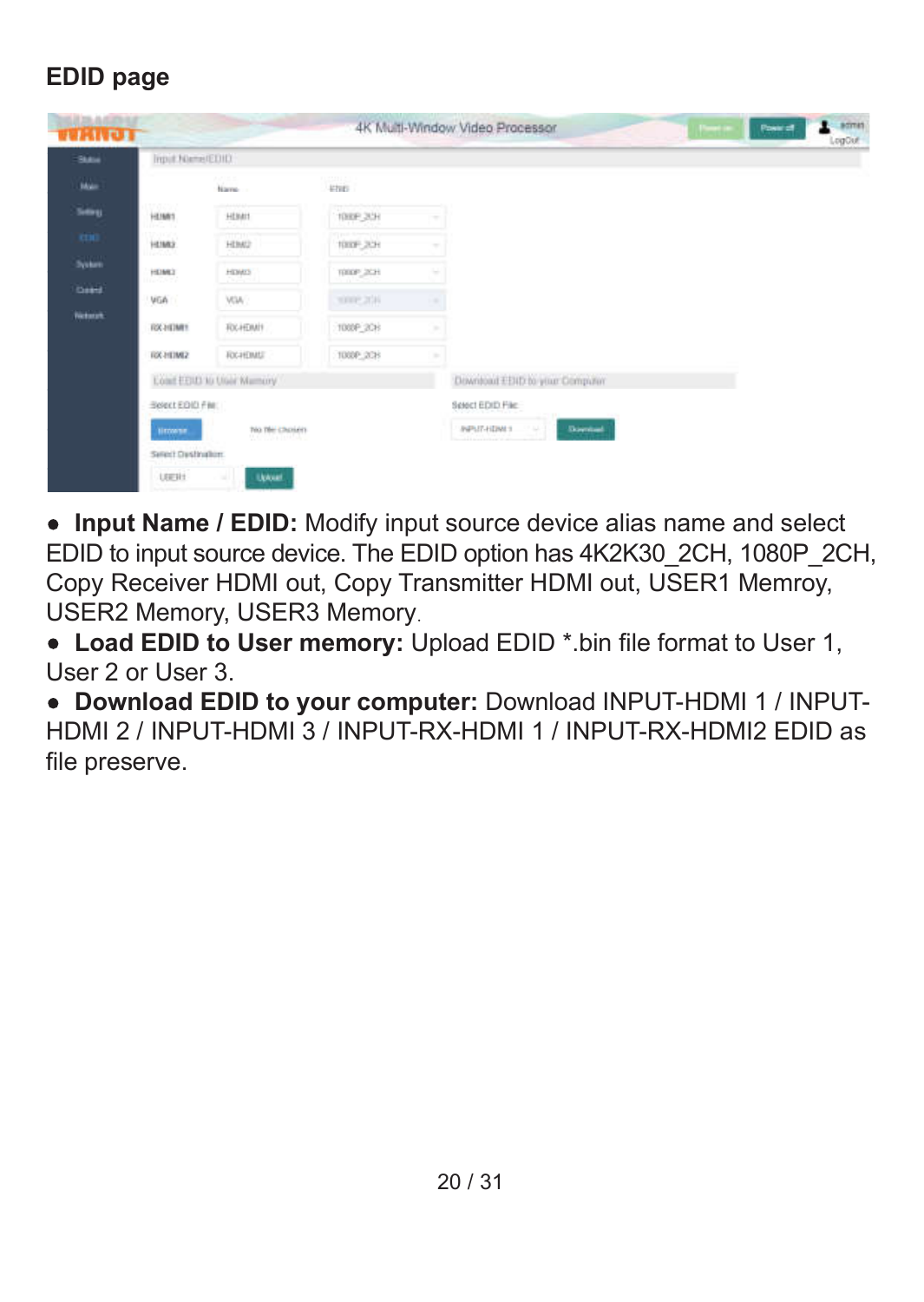### System page

| <b>BATBAGERBS</b><br><b>TERROT</b> |                                |        |               |                     |       |        |        | 4K Multi-Window Video Processor |        |  | Payersh | scirias<br>۰<br>LogCiut |
|------------------------------------|--------------------------------|--------|---------------|---------------------|-------|--------|--------|---------------------------------|--------|--|---------|-------------------------|
| <b>New</b>                         | Fightion Settings              |        |               |                     |       |        |        |                                 |        |  |         |                         |
| <b>Hair</b>                        | <b>Serial Baud Rate</b>        | $= 60$ | 1600          | 15203               | 39400 | 57600  | 115200 |                                 |        |  |         |                         |
| <b>Setting</b><br>ELKU             | <b>Bleep Timer</b><br>39500.00 | œ      | ti Me.        | 10 Mm.              | 30 Mm | 1 Hear | 2 mar  |                                 |        |  |         |                         |
| <b>Green</b>                       | <b>Hoof Logis Update</b>       |        | <b>Browns</b> | The Eliz Lifecomery |       |        |        | проме                           |        |  |         |                         |
| Comic<br><b>Millwork</b>           | <b>BOS Update</b>              |        | Drawes,       | No Sie stanner      |       |        |        | <b>Cardona</b>                  | $\sim$ |  |         |                         |
|                                    | Earter/Baseb                   |        |               |                     |       |        |        | <b>Hane</b>                     |        |  |         |                         |
|                                    | Ration                         |        |               |                     |       |        |        | <b>Factured</b>                 |        |  |         |                         |
|                                    |                                |        |               |                     |       |        |        |                                 |        |  |         |                         |

 Series baud rate: Select the serial port baud of transmitter. The default value is 19200.

 Sleep Timer: Select sleep time after no signal input for transmitter and receiver. The default will enter sleep mode if no signal input within 10 seconds.

 Boot Logo Update: Upload boot and no signal input picture.The default is loaded \*.jpg format picture. Clicking the "Update" button will upload picture and display progress simultaneously. The product will automatically reboot when the upload is finished.

• SOC Update: Update software program. Clicking the "Update" button will update software and display progress simultaneously. The product will automatically reboot when the update is finished.

- Factory Reset: Reset to factory default status.
- Reboot: Reboot the product.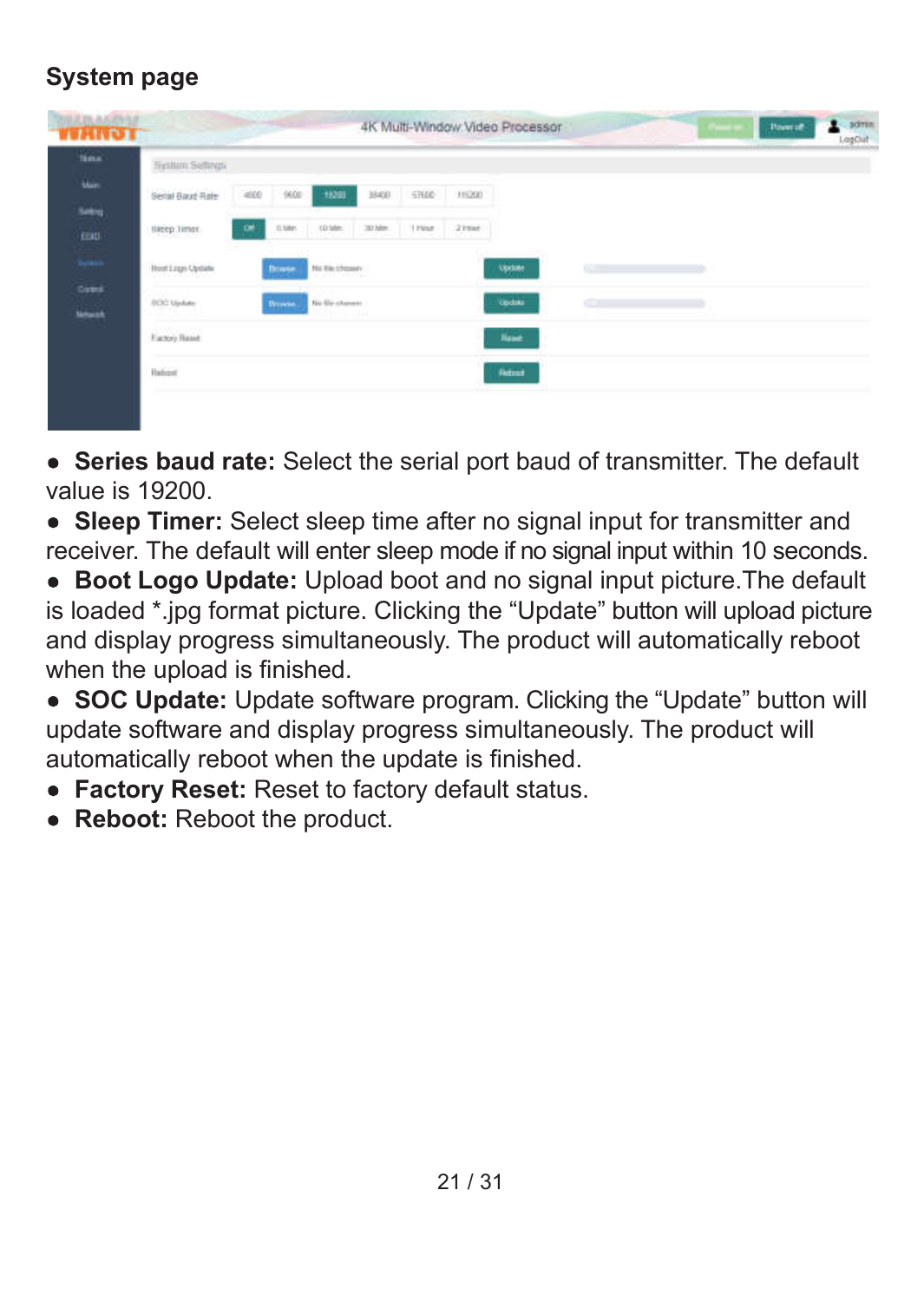### Control page

| <b>UCHLANDING</b><br>тилот |                                                    |                   | 4K Multi-Window Video Processor  | <b>There</b> | $2 - scmn$<br>Paerelf.<br>LogOut |  |  |  |
|----------------------------|----------------------------------------------------|-------------------|----------------------------------|--------------|----------------------------------|--|--|--|
| <b>Doka</b>                | Automata Power Settings                            |                   |                                  |              |                                  |  |  |  |
| <b>Main</b>                | To Sun Detroited - Subductions<br><b>O</b> Finaldo |                   |                                  |              |                                  |  |  |  |
| Setting                    | $a$ ks: $m$<br>$-$<br>日常                           |                   |                                  |              |                                  |  |  |  |
| <b>EDD</b>                 | Power Off Timount:<br>$-300$<br>Search             | <b>See</b>        |                                  |              |                                  |  |  |  |
| Symmetr                    | $\leq$<br>Preser On Timeset:<br>Secarity           | <b>See</b>        |                                  |              |                                  |  |  |  |
| m.                         | RS-032 Setting                                     |                   |                                  |              |                                  |  |  |  |
| Network                    | $HEX$ $MST$<br>O RAIS-THROUGH                      |                   |                                  |              |                                  |  |  |  |
|                            | <b>Foxidans</b><br><b>Ilunda</b>                   | Padty.            | repart<br><b>Shudat</b>          |              |                                  |  |  |  |
|                            | ur.<br>HEH<br>30c                                  | <b>Texas</b><br>٠ | <b>EDI</b><br>٠                  |              |                                  |  |  |  |
|                            | Power Off                                          |                   | North<br>$\sim$                  |              |                                  |  |  |  |
|                            | Power On                                           |                   | <b>Sept</b><br><b>Scott</b><br>v |              |                                  |  |  |  |
|                            | $\sim$                                             |                   |                                  |              |                                  |  |  |  |
|                            | <b>IR Coolmi Seiting</b>                           |                   |                                  |              |                                  |  |  |  |
|                            | Chapley Nervo:                                     |                   |                                  |              |                                  |  |  |  |
|                            | (katy)<br><b>Power Off</b>                         | Test:             |                                  |              |                                  |  |  |  |
|                            | <b>Power Out</b><br><b>Buty</b>                    | Test              |                                  |              |                                  |  |  |  |
|                            | (Basic)                                            |                   |                                  |              |                                  |  |  |  |
|                            | Retty Control                                      |                   |                                  |              |                                  |  |  |  |
|                            | O Dozby<br>Posts.                                  |                   |                                  |              |                                  |  |  |  |
|                            | Scrann On:<br>٠<br>Seconda                         | That              |                                  |              |                                  |  |  |  |
|                            | u<br>Screen Off<br>Beconds                         | <b>Task</b>       |                                  |              |                                  |  |  |  |
|                            | tars.                                              |                   |                                  |              |                                  |  |  |  |

This control page is used for controlling projector curtain lift up or down and switching display device on/off.

#### Auto Power Settings

- Disable: No commands are sent.
- Sync\_Detected: After the product is powered on, when detecting have input source signal, you can send power on command to display device through CEC RS-232/IR control. You can also control projector curtain lift up through RELAY control. When detecting have no input source signal, you can send power off command to display device through CEC /RS-232/IR. You can also control projector curtain lift down through RELAY control.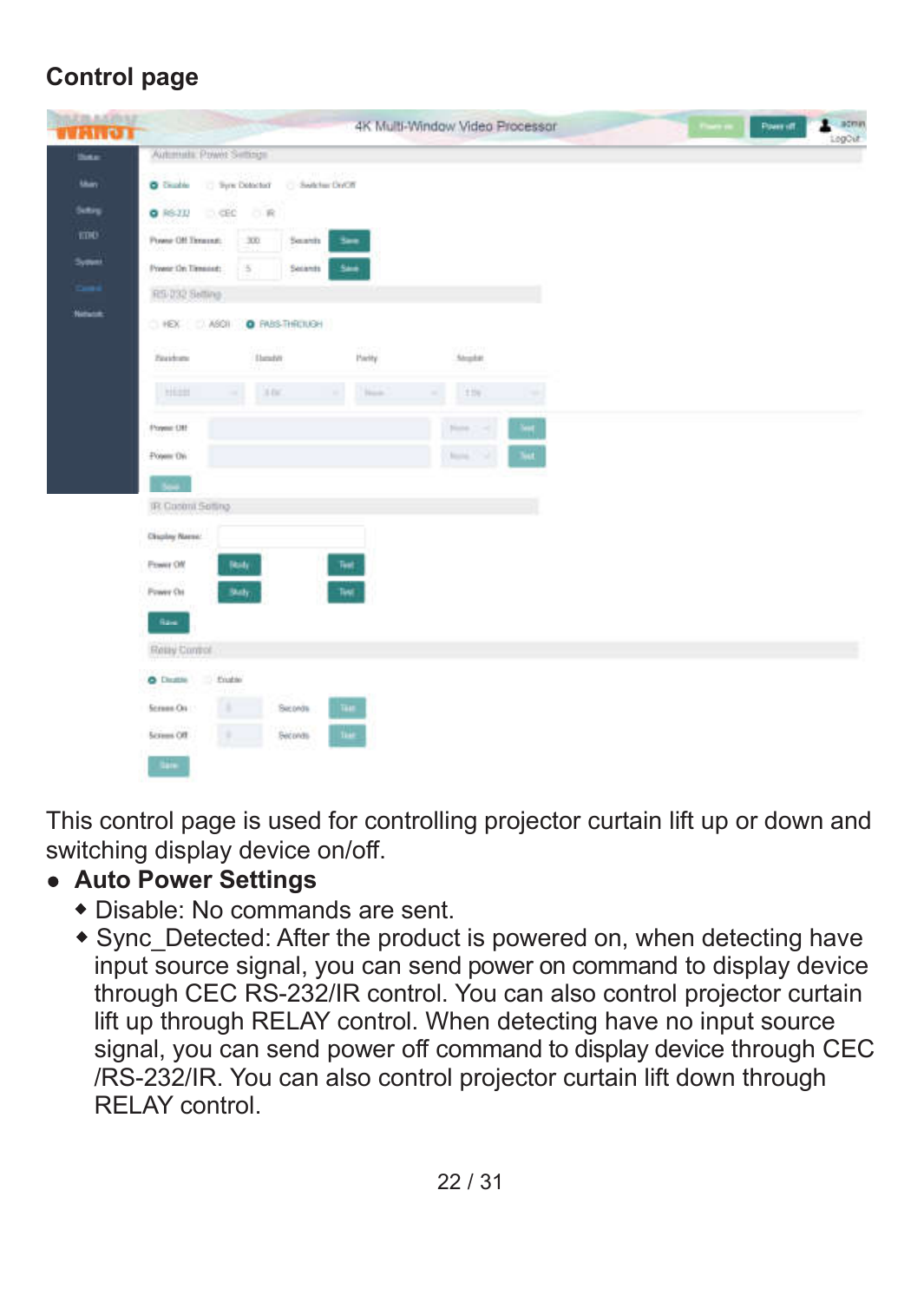- Switch on/off: After the product is powered on, you can send power on command to display device through CEC/RS-232/IR control. You can also control projector curtain lift up through RELAY control. After the product is in standby mode, you can send power off command to display device through CEC/RS-232/IR control. You can also control projector curtain lift down through RELAY control.
- RS-232 / CEC / IR: Send the command way of power on/off.
- Power off timeout: Set the time of Power Off command send and click "Save" button to save. The range is from 0 to 1000s. The default sends power off command after delay 300 seconds.
- Power On Timeout: Set the time of Power On command send and click "Save" button to save. The range is from 0 to 1000s. The default sends power on command after delay 5 seconds.

 RS-232 Setting: Select send command format about HEX or ASCII and set the baudrate, databit, parity and stopbit value for the RS-232 port of receiver.

- Power off: Input the command you need to send. After the product standby, it can automatically send the command after set time of according to Power Off Timeout. If the command is HEX format, the byte must be a even format.
- Power on: Input the command you need to send. After the product boot, it can automatically send the command after set time of according to Power On Timeout. If the command is HEX format, the byte must be a even format.
- Test the command you need to send.
- Click the "Save" button to save command.

Note: When you select "PASS-THROUGH" option, the RS-232 (PASS) port of transmitter and the RS-232 port of receiver is formed a pass-through channel.

- IR control setting
	- Display Name: Input an IR alias name.
	- Power Off: At first, the IR function need to study the command of power off. IR receiver cable and IR blaster cable is insert to IR port. When the product is working, click the "Study" button, and then will display "study...". Using the IR remote sends power off command to IR receiver head, and then will display "Success" if the command studies success and display "Fail" means that the study is failure.Finally, the power off command has finished study and click the "Save" button to save.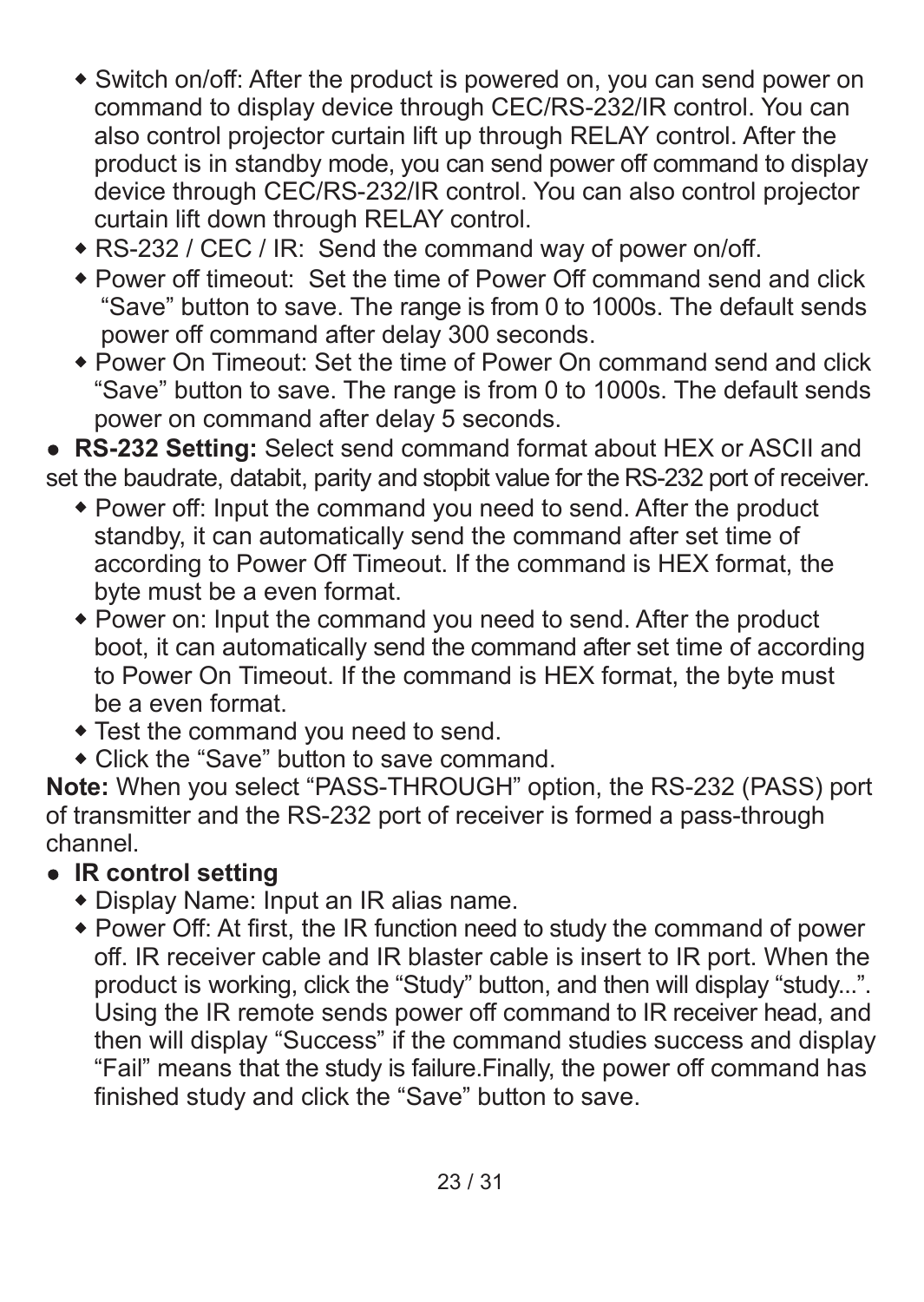- Power On: The Power On command has similar to operation method for Power Off.
- Relay control:
	- Disable: No commands are sent.
	- Enable: The commands are sent.
	- Screen On: Set the time of the button lamp flicker on the front panel of transmitter when the projecter curtain is lifting up.
	- Screen Off: Set the time of the button lamp flicker on the front panel of transmitter when the projecter curtain is lifting down.
	- Test the command you need to send.
	- Click the "Save" button to save command.

| <b>Skitch</b>                | <b>IP.Sellings</b>                  |                                                                                                                       | With Legin Settman                         |
|------------------------------|-------------------------------------|-----------------------------------------------------------------------------------------------------------------------|--------------------------------------------|
| <b>New</b>                   | <b>UHCF</b>                         | DH2P<br><b>Baker</b>                                                                                                  | <b>University</b><br>Almin.<br><b>Usin</b> |
| <b>Simu</b>                  | <b>CONTRACTOR</b><br>iff Address    | $933$ mm $4334$                                                                                                       | <b>Chi Fannanoi</b>                        |
| <b>EDID</b><br><b>System</b> | 952924<br>Salmet<br>53392           | 2012012018                                                                                                            | ramaen.<br>New Password.                   |
| Gress                        | anco<br>Gatioway<br>anna            | 192.982.1.1                                                                                                           | <b>Gardine Password</b><br>----------      |
| ₩                            | <b>HTTP Part</b><br>mees            | $\begin{array}{c} \begin{array}{c} \begin{array}{c} \begin{array}{c} \end{array} \end{array} \end{array} \end{array}$ |                                            |
|                              | Tébast Post                         | 21                                                                                                                    |                                            |
|                              | <b>Product Model</b>                | FICILE AGENSHIVEL                                                                                                     | Ford Your Decene<br>Show the               |
|                              | <b>USS STATE</b><br><b>Hustaata</b> | <b>REALACTERING</b>                                                                                                   |                                            |
|                              |                                     |                                                                                                                       | and the company and it                     |

#### Network page

- IP Settings:
	- Static: When you select Static mode, you can manually set IP adress, Subnet Mask and Gateway address. Then click "Save" button to save information.
	- DHCP: Obtian automatically IP adress, Subnet Mask and Gateway address.
	- HTTP Port: Set http port value. The default value is 80.
	- Telnet Port: Set telnet port value. The default value is 23.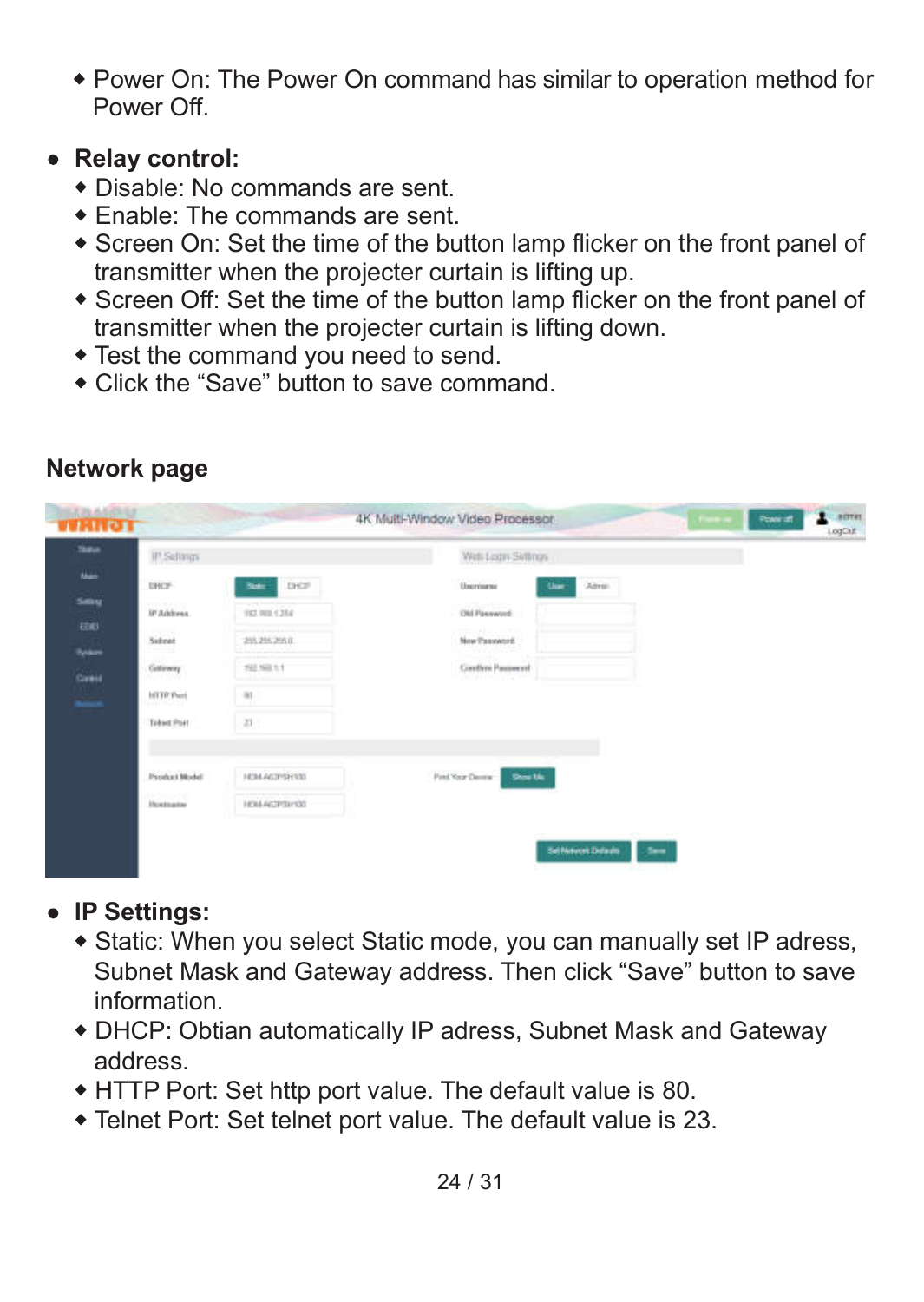#### • Web Login Settings

Modify password function. After you selected username, please input correct old password. Then input a new password and a confirm password (The confirm password means you need to input the new password again.). Finally, click "Save" button to save information.<br>Note: . The new password can not an empty.

. The new password can not the same as the old password.

 Find Your Device: Clicking the "SHOW ME" button, all lights on the front panel of transmitter will flicker, clicking "HIDE ME" button again, these lights on the front panel of transmitter will normally display.

 Set Network Defaults: Click the "Set Network Default" button to reset all network configuration to factory default setting.

• Product Model: Modify the product model. The model will display on the Status page.

• Hostname: Modify the product hostname. The hostname will display on the Status page.

■ When you use the username "user" login, the function page has only Status and Main page. The Status and Main page has the same as function for the status and Main page of the username "admin".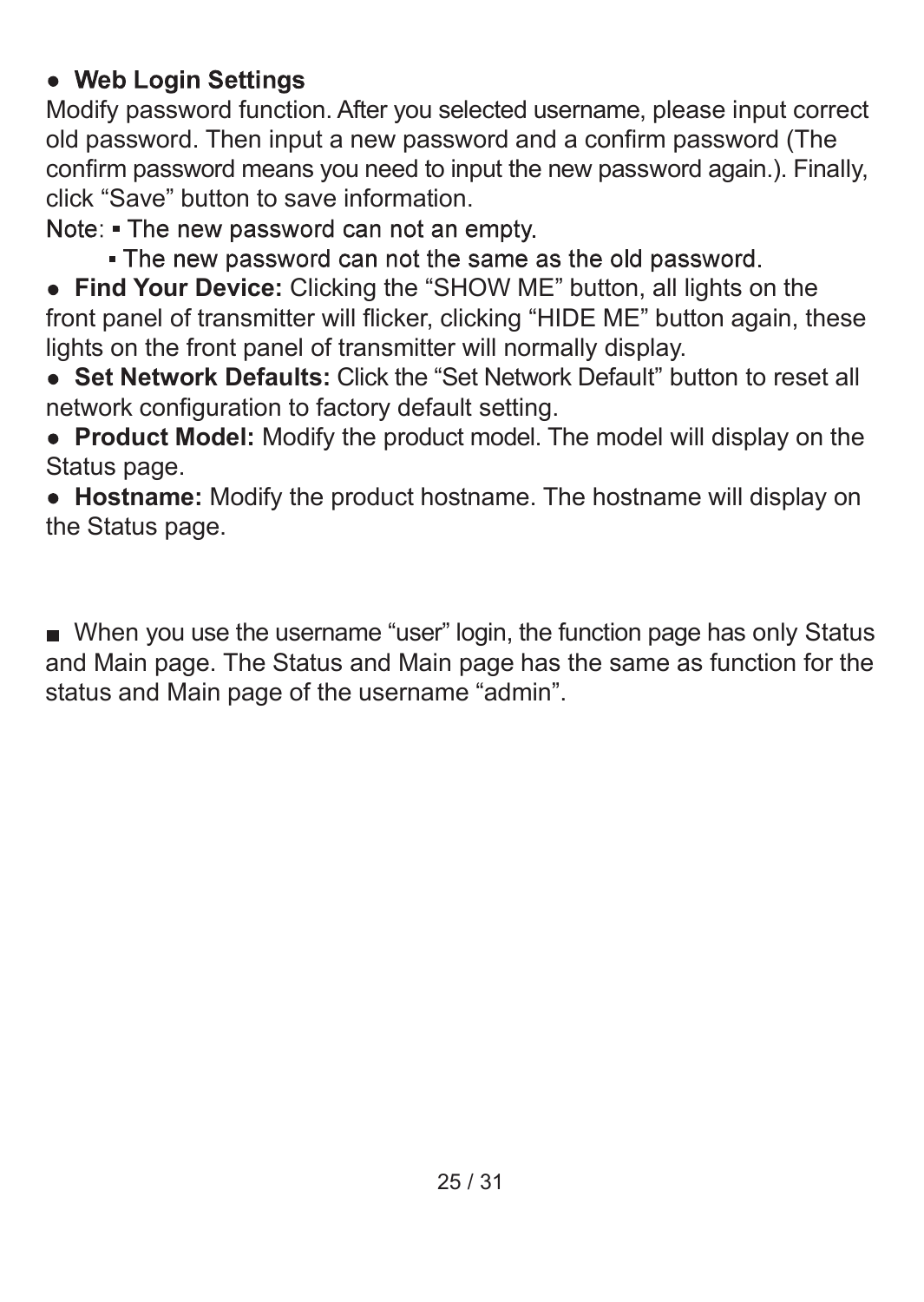# 8. API Control Command

This product also supports ASCII control. Connection method as below. Open any of a Serial Command tool on PC such as "Docklight" to send command to control the product.



Figure 6: 3-pin phoenix connector to USB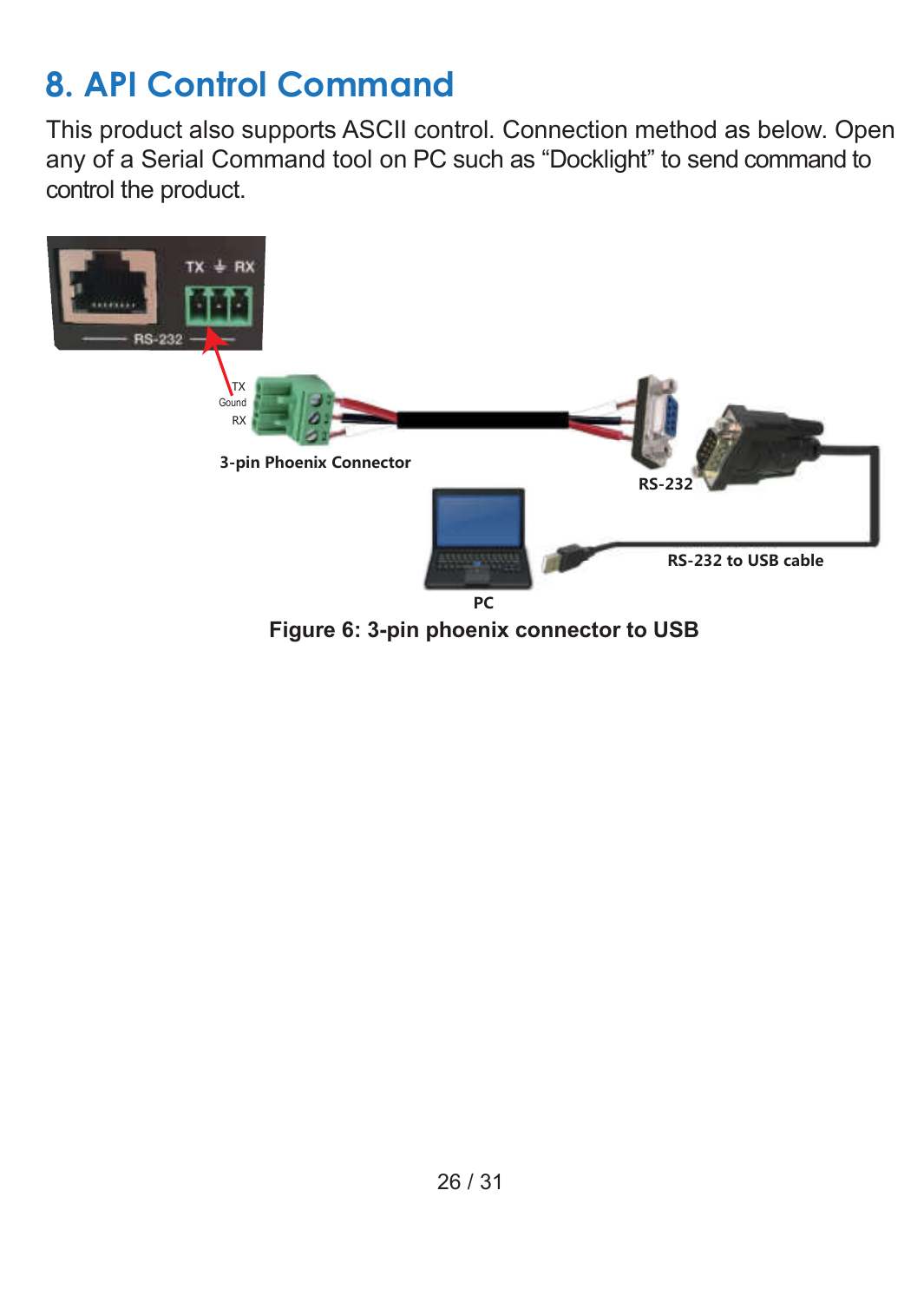The ASCII list of the product is shown as below:

| <b>ASCII Command</b>        |                                                                                                                                                                                   |                                                                                                             |  |  |  |  |  |  |
|-----------------------------|-----------------------------------------------------------------------------------------------------------------------------------------------------------------------------------|-------------------------------------------------------------------------------------------------------------|--|--|--|--|--|--|
|                             | Serial protocal: Baud rate: 115200, Data bits: 8bit, Stop bits:1, Check bit: None                                                                                                 |                                                                                                             |  |  |  |  |  |  |
| <b>RS-232 Command</b>       | <b>Function description</b>                                                                                                                                                       | <b>Feedback</b>                                                                                             |  |  |  |  |  |  |
| <b>System setting</b>       |                                                                                                                                                                                   |                                                                                                             |  |  |  |  |  |  |
| help!                       | Get the lists of all commands                                                                                                                                                     |                                                                                                             |  |  |  |  |  |  |
| r model!                    | Get device model                                                                                                                                                                  | HDM-A62PSH100                                                                                               |  |  |  |  |  |  |
| r fw version!               | Get Firmware version                                                                                                                                                              | FW version x.xx                                                                                             |  |  |  |  |  |  |
| r status!                   | Get device current status                                                                                                                                                         | Get the unit all status:<br>model, fw version, hostname,<br>ip,subnet,gateway,MAC                           |  |  |  |  |  |  |
| s reset!                    | Reset to factory defaults                                                                                                                                                         | Reset to factory defaults<br>System Initializing<br>Initialization Finished!                                |  |  |  |  |  |  |
| s power x!                  | power on/off the device, x=0 power off<br>x=1 power on                                                                                                                            | Power on System Initializing<br>Initialization Finished!                                                    |  |  |  |  |  |  |
| r power!                    | get current power state                                                                                                                                                           | power on /power off                                                                                         |  |  |  |  |  |  |
| s reboot!                   | reboot the device                                                                                                                                                                 | RebootSystem Initializing<br>Initialization Finished!                                                       |  |  |  |  |  |  |
| show me x!                  | show/hide me (panel led blink) x=0~1<br>x=0 normal, x=1 blink led                                                                                                                 | hide me                                                                                                     |  |  |  |  |  |  |
| <b>Transmitter Settings</b> |                                                                                                                                                                                   |                                                                                                             |  |  |  |  |  |  |
| s auto switch x!            | Set input auto switching function on/off, x=0 off, x=1 on                                                                                                                         | auto switching on                                                                                           |  |  |  |  |  |  |
| r auto switch!              | Get auto switching function staus                                                                                                                                                 | auto switching on                                                                                           |  |  |  |  |  |  |
| s my mode x!                | Set Transmitter HDMI/HDBT ouptut multi-view<br>mode x=1~4, x=1 Full screen, x=2 Side-by-side,<br>x=3 Quad view mode1, x=4 Quad view-mode 2.                                       | Mulit-View mode 1                                                                                           |  |  |  |  |  |  |
| r my mode!                  | Get Transmitter HDMI/HDBT output multi-view mode/lulit-View mode 1                                                                                                                |                                                                                                             |  |  |  |  |  |  |
| s in x av tx win<br>v!      | Set input x to TX output window y, $x=1-5$ y=1-4<br>x=1 HDMI 1, x=2 HDMI 2, x=3 HDMI 3,<br>x=4 VGA, x=5 STREAM<br>$y=1$ Window 1, $y=2$ Window 2, $y=3$ Window 3,<br>y=4 Window 4 | input 1-> window 1                                                                                          |  |  |  |  |  |  |
| r tx out!                   | Get Transmitter HDMI/HDBT output av status                                                                                                                                        | Mulit-View mode 4 :<br>input 1-> window 1<br>input 2-> window 2<br>input 3-> window 3<br>input 4-> window 4 |  |  |  |  |  |  |
| s tx out hdcp x!            | Set Transmitter HDMI output hdcp, x=0 Off, x=1 On                                                                                                                                 | TX HDMI hdcp status: On                                                                                     |  |  |  |  |  |  |
| r tx out hdcp!              | Get Transmitter HDMI output hdcp status                                                                                                                                           | TX HDMI hdcp status: On                                                                                     |  |  |  |  |  |  |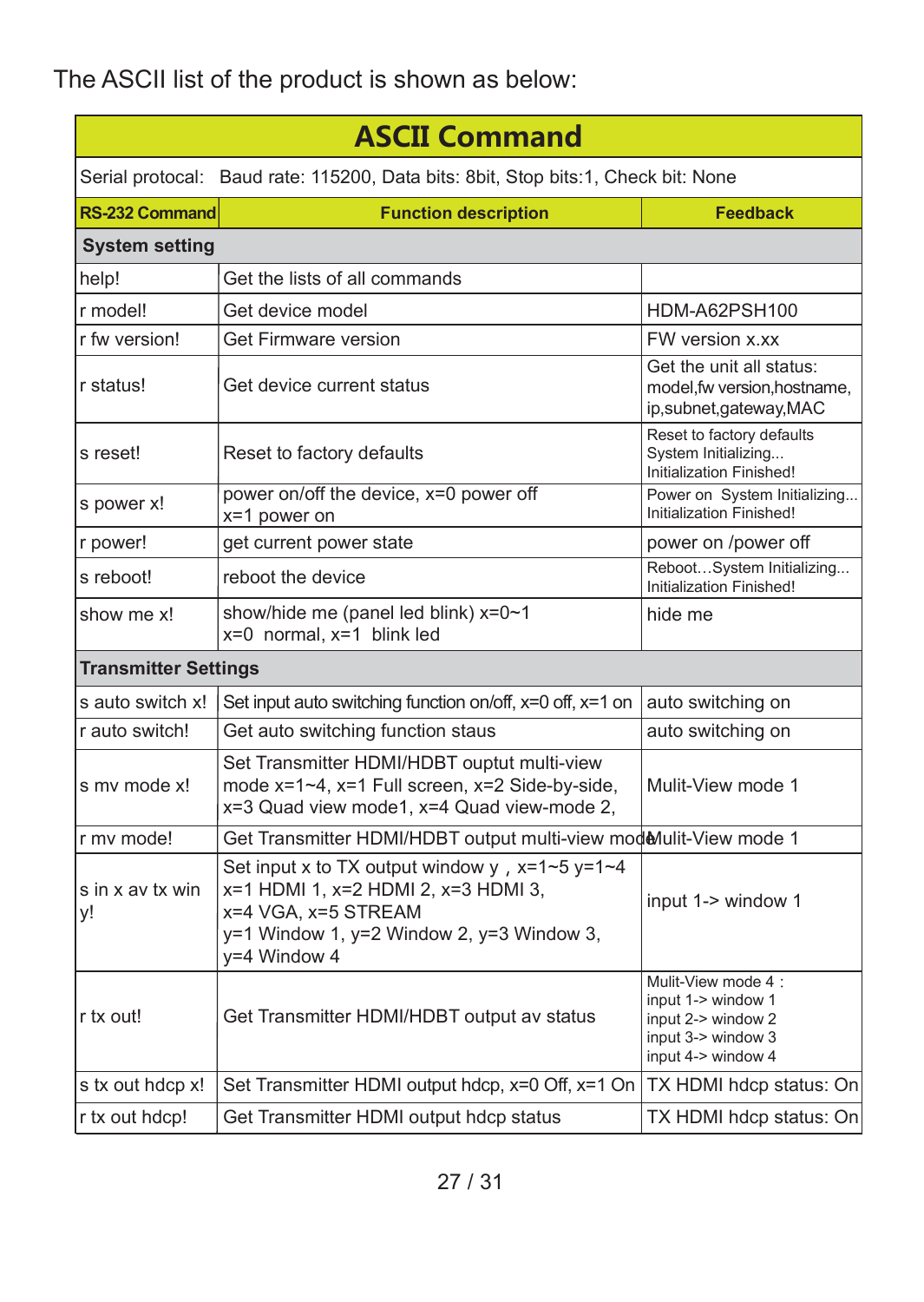| s tx out res x!       | Set Transmitter HDMI output resolution x=0~8<br>x=0 3840x2160@30Hz.x=1 1920x1200@60Hz.<br>x=2 1080p60Hz, x=3 1080p50,<br>x=4 1280x800@60Hz, x=5 720p60Hz,<br>x=6 720p50Hz, x=7 1024x768@60Hz, x=8 Native                                       | TX HDMI resolution:<br>3840x2160@30Hz           |
|-----------------------|------------------------------------------------------------------------------------------------------------------------------------------------------------------------------------------------------------------------------------------------|-------------------------------------------------|
| r tx out res!         | Get Transmitter HDMI output resolution                                                                                                                                                                                                         | TX HDMI resolution:<br>3840x2160@30Hz           |
| s tx out stream<br>x! | Set Transmitter HDMI output stream on/off x=0~1<br>x=0 disable, x=1 enable                                                                                                                                                                     | Enable TX HDMI out stream                       |
|                       | r tx out stream! Get Transmitter HDMI output stream status                                                                                                                                                                                     | Disable TX HDMI out stream                      |
| s aspect x!           | Set Transmitter HDMI output aspect x=1~2<br>x=1 16:9, x=2 4:3                                                                                                                                                                                  | TX HDMI aspect: 16:9                            |
| r aspect!             | Get Transmitter HDMI/HDBT output aspect                                                                                                                                                                                                        | TX HDMI aspect: 16:9                            |
| s overscan x!         | Set Transmitter HDMI/HDBT output overscan size<br>$x = -10 - 0$                                                                                                                                                                                | overscan size: 0                                |
| r overscan!           | Get Transmitter HDMI/HDBT output overscan size                                                                                                                                                                                                 | overscan size: 0                                |
| s contrast x!         | Set Transmitter HDMI/HDBT output contrast<br>$x=0$ ~100                                                                                                                                                                                        | contrast: 50                                    |
| r contrast!           | Get Transmitter HDMI/HDBT output contrast                                                                                                                                                                                                      | contrast: 50                                    |
| s brightness x!       | Set Transmitter HDMI/HDBT output brightness<br>$x=0$ ~100                                                                                                                                                                                      | brightness: 50                                  |
| r brightness!         | Get Transmitter HDMI/HDBT output brightness                                                                                                                                                                                                    | brightness: 50                                  |
| s color x!            | Set Transmitter HDMI/HDBT output color x=0~100                                                                                                                                                                                                 | color:650                                       |
| r color!              | Get Transmitter HDMI/HDBT output color                                                                                                                                                                                                         | color:650                                       |
|                       | Set Transmitter HDMI/analog audio output routing<br>$x=0-4$<br>x=0 defult(follow the windows 1 source audio)<br>s audio route x! x=1 HDMI 1 embedded audio<br>x=2 HDMI 2 embedded audio<br>x=3 HDMI 3 embedded audio<br>x=4 VGA external audio | audio out: follow the<br>windows 1 source audio |
| r audio route!        | Get Transmitter HDMI/analog audio output routing                                                                                                                                                                                               | audio out: follow the<br>windows 1 source audio |
| s volume x!           | Set Transmitter output volume level x=0~50 +,-                                                                                                                                                                                                 | volume: 50                                      |
| r volume!             | Get Transmitter HDMI/analog output volume level                                                                                                                                                                                                | volume: 50                                      |
| s audio delay x!      | Set Transmitter HDMI/analog output audio delay<br>time $x=0$ ~10<br>x=0 delay 0ms, x=1 delay 20ms<br>x=2 delay 40ms, x=3 delay 60ms<br>.<br>X=9 delay 180ms, x=10 delay 200ms                                                                  | audio delay: 0ms                                |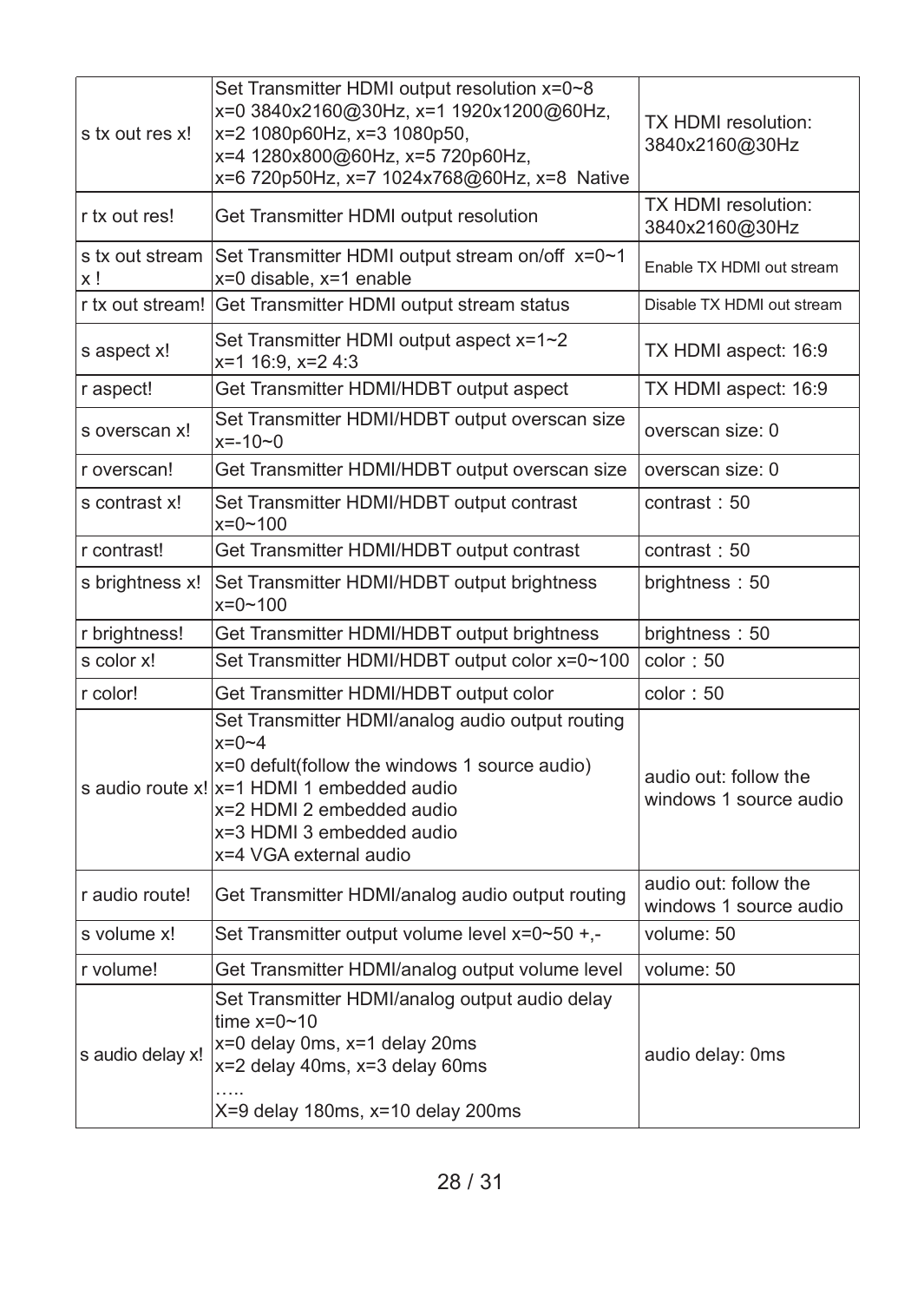| s mute x!               | Set Transmitter output audio mute x=0~1<br>x=0 unmute, x=1 mute                                                                                                                                                                                                           | audio unmute                                                                                                                                    |  |
|-------------------------|---------------------------------------------------------------------------------------------------------------------------------------------------------------------------------------------------------------------------------------------------------------------------|-------------------------------------------------------------------------------------------------------------------------------------------------|--|
| r mute!                 | Get Transmitter HDMI/analog output audio mute                                                                                                                                                                                                                             | audio mute                                                                                                                                      |  |
| r audio delay!          | Get Transmitter output audio delay time                                                                                                                                                                                                                                   | audio delay: 0ms                                                                                                                                |  |
| <b>Receiver Setting</b> |                                                                                                                                                                                                                                                                           |                                                                                                                                                 |  |
| s in z av rx!           | Set input x to Receiver HDMI out, x=1~3<br>x=1 HDBT IN, x=2 RX-HDMI 1, x=3 RX-HDMI 2                                                                                                                                                                                      | <b>HDBT in-&gt; Receiver HDMI</b><br>tuo                                                                                                        |  |
| r rx out!               | Get Receiver HDMI output av status                                                                                                                                                                                                                                        | HDBT in-> Receiver HDMI out                                                                                                                     |  |
| s rx out hdcp x!        | Set Receiver HDMI output hdcp on/off x=0~1<br>$x=0$ off, $x=1$ on                                                                                                                                                                                                         | RX HDMI hdcp status:On                                                                                                                          |  |
| r rx out hdcp!          | Get Receiver HDMI output hdcp status                                                                                                                                                                                                                                      | RX HDMI hdcp status:On                                                                                                                          |  |
| s rx out stream<br>x!   | Set Receiver HDMI output stream on/off x=0~1<br>x=0 disable, x=1 enable                                                                                                                                                                                                   | Enable RX HDMI out stream                                                                                                                       |  |
| r rx out stream!        | Get Receiver HDMI output stream status                                                                                                                                                                                                                                    | Disable RX HDMI out stream                                                                                                                      |  |
| <b>EDID Setting</b>     |                                                                                                                                                                                                                                                                           |                                                                                                                                                 |  |
| s edid in x from<br>lz! | Set input x EDID from z, $x=0-5(0=aII), z=1-7$<br>x=0 all hdmi input, x=1 HDMI 1, x=2 HDMI 2<br>x=3 HDMI 3. x=4 RX-HDMI1. x=5 RX-HDMI2<br>z=1 4K2K30 2CH, z=2 1080P 2CH<br>z=3 Copy Receiver HDMI out<br>z=4 Copy Transmitter HDMI out<br>z=5 USER1, z=6 USER2, z=7 USER3 |                                                                                                                                                 |  |
| r edid in x!            | Get EDID status of the input $x$ , $x=0$ ~5<br>x=0 all hdmi input, x=1 HDMI 1<br>x=2 HDMI 2, x=3 HDMI 3, x=4 RX-HDMI1<br>$x=5$ RX-HDMI2                                                                                                                                   | HDMI 1 EDID: 4K2K30 2CH<br>HDMI 2 EDID: 4K2K30 2CH<br>HDMI 3 EDID: 4K2K30 2CH<br>RX-HDMI 1 EDID: 4K2K30 2CH<br>RX-HDMI 2 EDID: 4K2K30 2CH       |  |
| Ir edid z data!         | Get edid data z=1~7<br>z=1 4K2K30 2CH, z=2 1080P 2CH<br>z=3 Copy Receiver HDMI out<br>z=4 Copy Transmitter HDMI out<br>z=5 USER1, z=6 USER2<br>z=7 USER3                                                                                                                  | 00FFFFFFFFFFFF00                                                                                                                                |  |
| <b>Network setting</b>  |                                                                                                                                                                                                                                                                           |                                                                                                                                                 |  |
| r ipconfig!             | Get the Current IP Configauration                                                                                                                                                                                                                                         | IP Mode: Static<br>IP: 192.168.1.254<br>Subnet Mask: 255.255.255.0<br>Gateway: 192.168.1.1<br>TCP/IP port: 23<br>Mac address: 00:1C:91:03:80:01 |  |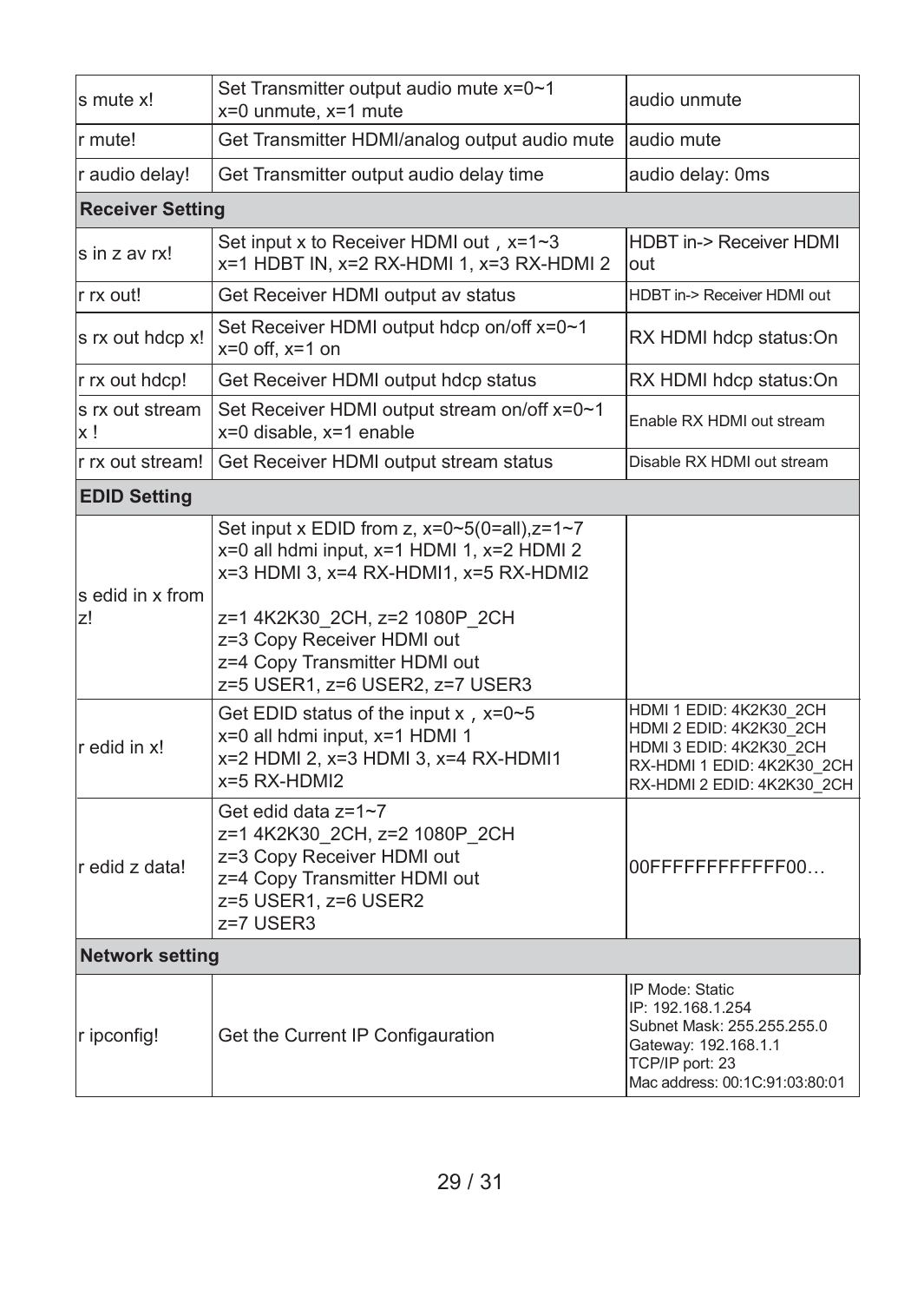| r mac addr!                    | Get network MAC address                                                         | Mac address: 00:1C:91:03:80:01                                                                                                                                                             |
|--------------------------------|---------------------------------------------------------------------------------|--------------------------------------------------------------------------------------------------------------------------------------------------------------------------------------------|
| s ip mode z!                   | Set network IP mode to static IP or DHCP.z=0~1<br>$z=0$ Static IP<br>$z=1$ DHCP | Set IP mode: Static IP<br>Please use "s net reboot!"<br>command or repower device<br>to apply new config!                                                                                  |
| r ip mode!                     | Get network IP mode                                                             | IP mode: Static                                                                                                                                                                            |
| s ip addr xxx.<br>xxx.xxx.xxx! | Set network IP address                                                          | Set IP address: 192.168.1.254<br>Please use "s net reboot!"<br>command or repower<br>device to apply new config!<br>DHCP on. Device can't<br>config static address, set<br>DHCP off first. |
| r ip addr!                     | Get network IP address                                                          | IP address: 192.168.1.254                                                                                                                                                                  |
| s subnet xxx.<br>xxx.xxx.xxx!  | Set network subnet mask                                                         | Set subnet Mask: 255.255.255.0<br>Please use "s net reboot!"<br>command or repower device<br>to apply new config! DHCP on,<br>Device can't config subnet<br>mask, set DHCP off first.      |
| r subnet!                      | Get network subnet mask                                                         | Subnet Mask: 255.255.255.0                                                                                                                                                                 |
| s gateway xxx.<br>xxx.xxx.xxx! | Set network gateway                                                             | Set gateway: 192.168.1.1<br>Please use "s net reboot!"<br>command or repower device<br>to apply new config! DHCP on,<br>Device can't config gateway,<br>set DHCP off first.                |
| r gateway!                     | Get network gateway                                                             | Gateway: 192.168.1.1                                                                                                                                                                       |
| s tcp/ip port x!               | Set network TCP/IP port (x=1~65535)                                             | Set tcp/ip port:8000                                                                                                                                                                       |
| r tcp/ip port!                 | Get network TCP/IP port                                                         | tcp/ip port:8000                                                                                                                                                                           |
| s telnet port x!               | Set network telnet port(x=1~65535)                                              | Set telnet port:23                                                                                                                                                                         |
| r telnet port!                 | Get network telnet port                                                         | telnet port:23                                                                                                                                                                             |
| s net reboot!                  | Reboot network modules                                                          | Network reboot<br>IP Mode: Static<br>IP: 192.168.1.254<br>Subnet Mask: 255.255.255.0<br>Gateway: 192.168.1.1<br>Mac address: 00:1C:91:03:80:01                                             |

Note: You can send 'RS232 command' to control the product via Serial Command tool. The 'Function description' explains function about the command. The "Feedback" displays whether the command sends success or not and feedback the information you need to.